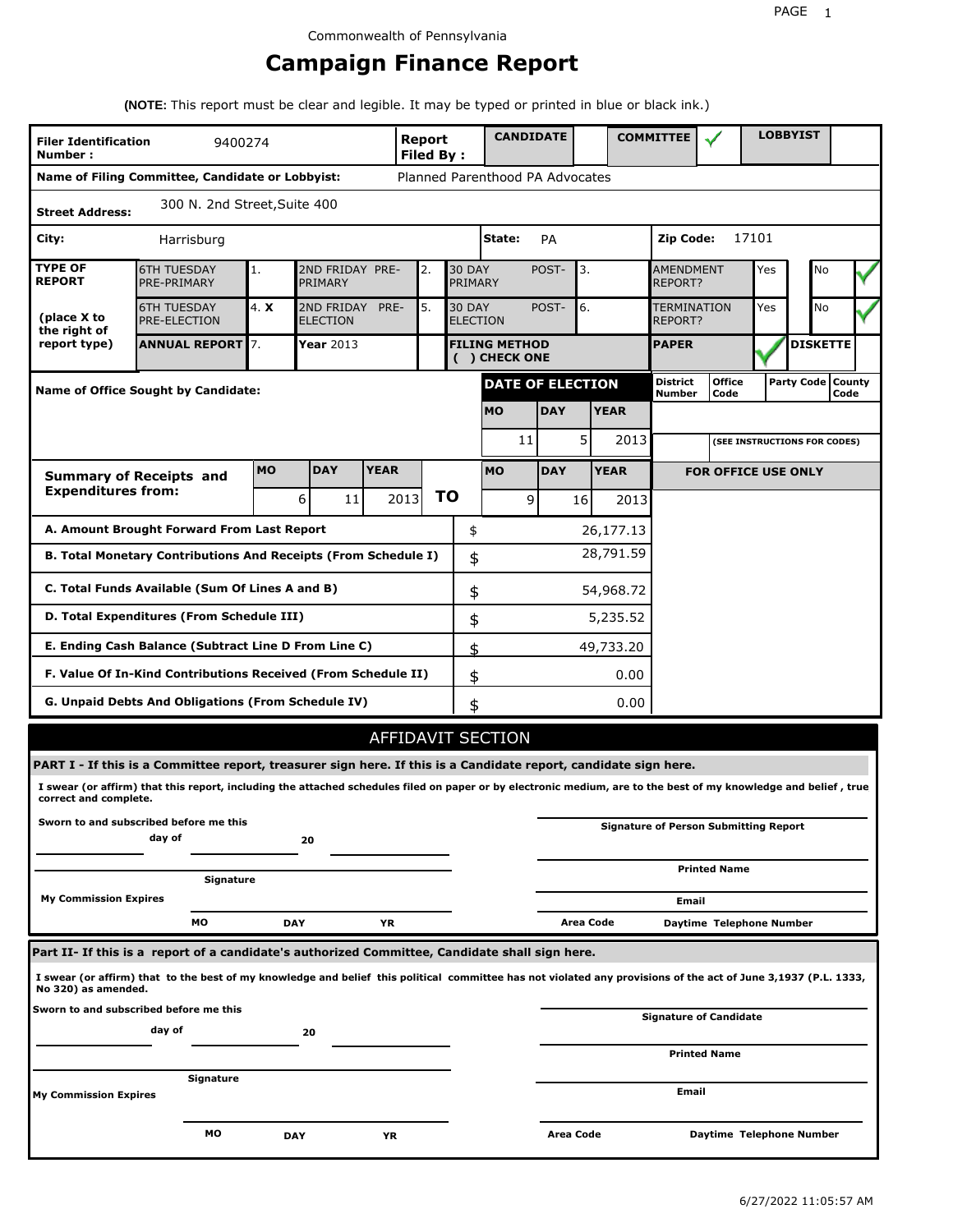## **SCHEDULE I CONTRIBUTIONS AND RECEIPTS**

**Detailed Summary Page**

| <b>Name of Filing Committee or Candidate</b>                                                                                                                                                | <b>Reporting Period</b>  |                 |
|---------------------------------------------------------------------------------------------------------------------------------------------------------------------------------------------|--------------------------|-----------------|
| Planned Parenthood PA Advocates                                                                                                                                                             | $6/11/2013$ To:<br>From: | 9/16/2013       |
| 1. Unitemized Contributions Received - \$50.00 or Less Per Contributor                                                                                                                      |                          |                 |
| <b>TOTAL for the Reporting Period</b>                                                                                                                                                       | (1)                      | \$<br>11,101.59 |
| 2. Contributions Received - \$50.01 To \$250.00 (From Part A and Part B)                                                                                                                    |                          |                 |
| <b>Contributions Received From Political Committees (Part A)</b>                                                                                                                            |                          | \$<br>0.00      |
| All Other Contributions (Part B)                                                                                                                                                            |                          | \$<br>6,190.00  |
| <b>TOTAL for the Reporting Period</b>                                                                                                                                                       | (2)                      | \$<br>6,190.00  |
| 3. Contributions Received Over \$250.00 (From Part C and Part D)                                                                                                                            |                          |                 |
|                                                                                                                                                                                             |                          | \$              |
| <b>Contributions Received From Political Committees (Part C)</b>                                                                                                                            |                          | 0.00            |
| All Other Contributions (Part D)                                                                                                                                                            |                          | \$<br>11,500.00 |
| <b>TOTAL for the Reporting Period</b>                                                                                                                                                       | (3)                      | \$<br>11,500.00 |
| 4. Other Receipts, Refunds, Interest Earned, Returned Checks, Etc. (From Part E)                                                                                                            |                          |                 |
| <b>TOTAL for the Reporting Period</b>                                                                                                                                                       | (4)                      | \$<br>0.00      |
|                                                                                                                                                                                             |                          |                 |
| Total Monetary Contributions and Receipts During this Reporting Period (Add and enter amount<br>totals from Boxes 1,2,3 and 4; also enter this amount on Page1, Report Cover Page, Item B.) |                          | \$<br>28,791.59 |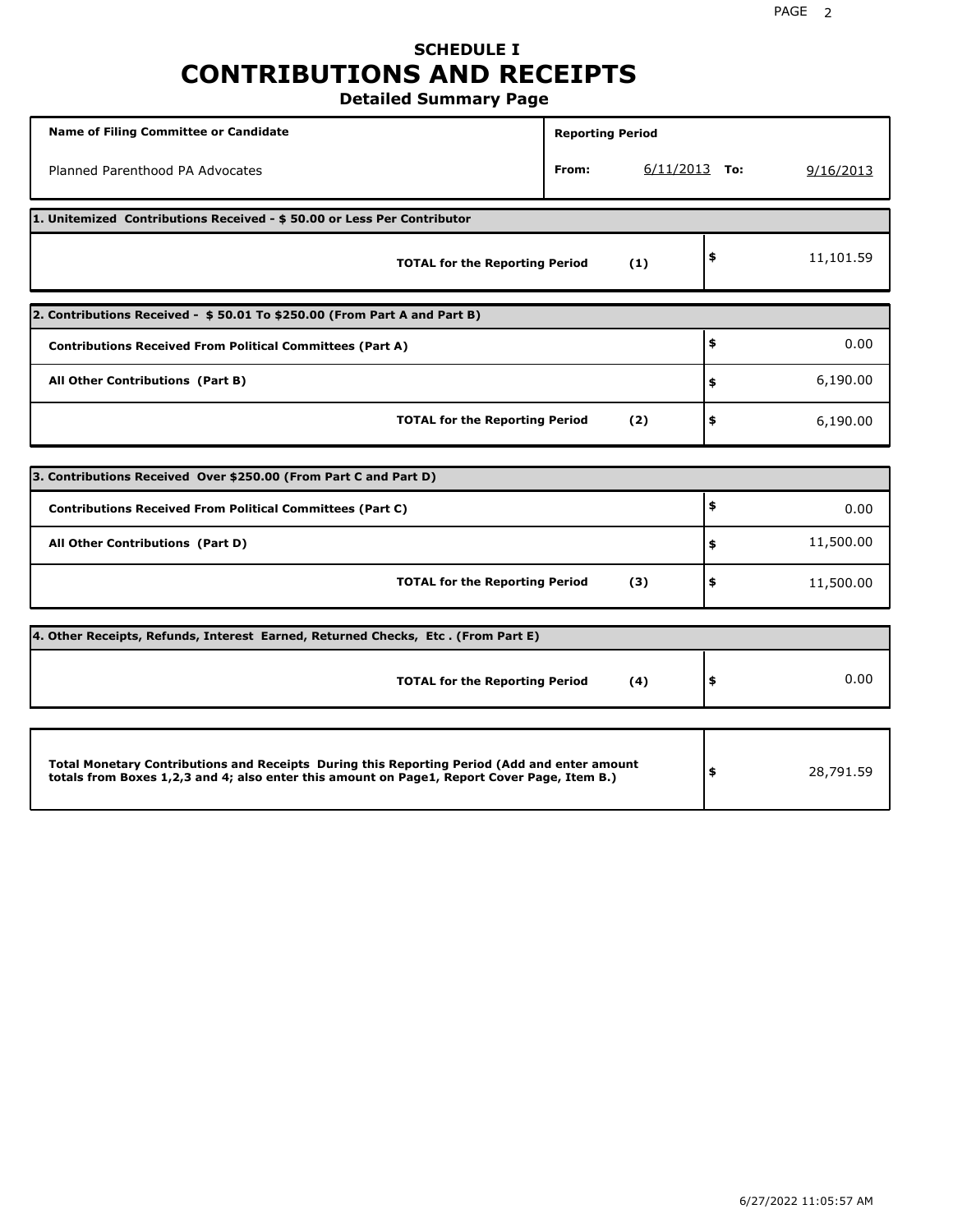PAGE 3

### **PART A CONTRIBUTIONS RECEIVED FROM POLITICAL COMMITTEES**

**\$50.01 TO \$250.00**

 **Use this Part to itemize only contributions received from political committees with an aggregate value from \$50.01 to \$250.00 in the reporting period.**

| Name of Filing Committee or Candidate      |              |                   | <b>Reporting Period</b> |             |             |                   |
|--------------------------------------------|--------------|-------------------|-------------------------|-------------|-------------|-------------------|
|                                            |              |                   | From:                   |             | To:         |                   |
|                                            |              |                   |                         | <b>DATE</b> |             | <b>AMOUNT</b>     |
| <b>Full Name of Contributing Committee</b> |              |                   | <b>MO</b>               | <b>DAY</b>  | <b>YEAR</b> |                   |
| <b>Mailing Address</b>                     |              |                   |                         |             |             | \$<br>0.00        |
| City                                       | <b>State</b> | Zip Code (Plus 4) |                         |             |             |                   |
|                                            |              |                   |                         |             |             | <b>PAGE TOTAL</b> |
|                                            |              |                   |                         |             |             |                   |

**Enter Grand Total of Part A on Schedule I, Detailed Summary Page, Section 2.**

**\$** 0.00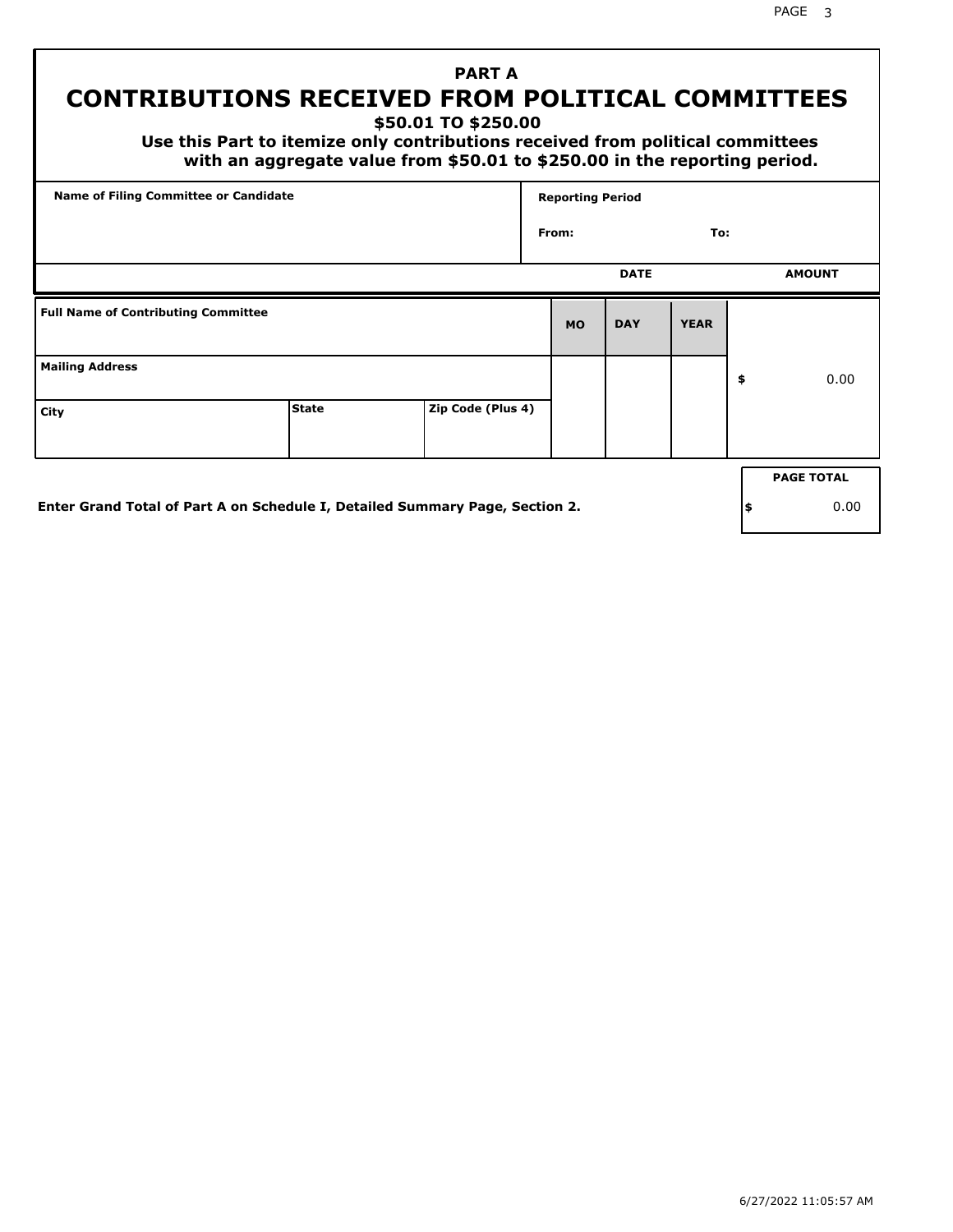| Use this Part to itemize all other contributions with an aggregate value from |                           | <b>PART B</b><br><b>ALL OTHER CONTRIBUTIONS</b><br>\$50.01 TO \$250.00<br>\$50.01 to \$250.00 in the reporting period.<br>(Exclude contributions from political committees reported in Part A) |       |                         |             |                  |    |               |
|-------------------------------------------------------------------------------|---------------------------|------------------------------------------------------------------------------------------------------------------------------------------------------------------------------------------------|-------|-------------------------|-------------|------------------|----|---------------|
| Name of Filing Committee or Candidate                                         |                           |                                                                                                                                                                                                |       | <b>Reporting Period</b> |             |                  |    |               |
| Planned Parenthood PA Advocates                                               |                           |                                                                                                                                                                                                | From: |                         |             | 6/11/2013<br>To: |    | 9/16/2013     |
|                                                                               |                           |                                                                                                                                                                                                |       |                         | <b>DATE</b> |                  |    | <b>AMOUNT</b> |
| <b>Full Name of Contributor</b><br>Diane Snyder                               |                           |                                                                                                                                                                                                |       | <b>MO</b>               | <b>DAY</b>  | <b>YEAR</b>      |    |               |
| <b>Mailing Address</b><br>1181 King Road                                      |                           |                                                                                                                                                                                                |       |                         |             |                  | \$ | 200.00        |
| City                                                                          | <b>State</b>              | Zip Code (Plus 4)                                                                                                                                                                              |       | 8                       | 5           | 2013             |    |               |
| <b>West Chester</b>                                                           | <b>PA</b>                 | 19380                                                                                                                                                                                          |       |                         |             |                  |    |               |
| <b>Full Name of Contributor</b><br>Louanne Baily                              |                           |                                                                                                                                                                                                |       | <b>MO</b>               | <b>DAY</b>  | <b>YEAR</b>      |    |               |
| <b>Mailing Address</b><br>201 Mayfair Drive                                   |                           |                                                                                                                                                                                                |       |                         |             |                  | \$ | 250.00        |
| City<br>Pittsburgh                                                            | <b>State</b><br><b>PA</b> | Zip Code (Plus 4)<br>15228                                                                                                                                                                     |       | 8                       | 6           | 2013             |    |               |
| <b>Full Name of Contributor</b><br>Helen Bosley                               |                           |                                                                                                                                                                                                |       | <b>MO</b>               | <b>DAY</b>  | <b>YEAR</b>      |    |               |
| <b>Mailing Address</b><br>546 Palmer Farm Drive                               |                           |                                                                                                                                                                                                |       |                         |             |                  | Ş  | 100.00        |
| City<br>Yardley                                                               | <b>State</b><br>PA        | Zip Code (Plus 4)<br>19067                                                                                                                                                                     |       | 8                       | 6           | 2013             |    |               |
| <b>Full Name of Contributor</b>                                               |                           |                                                                                                                                                                                                |       |                         |             |                  |    |               |
| Suzanne Schapiro-Schless                                                      |                           |                                                                                                                                                                                                |       | <b>MO</b>               | <b>DAY</b>  | <b>YEAR</b>      |    |               |
| <b>Mailing Address</b><br>1500 Powell Road                                    |                           |                                                                                                                                                                                                |       |                         |             |                  | \$ | 100.00        |
| City<br>Coatesville                                                           | <b>State</b><br>PA        | Zip Code (Plus 4)<br>19320                                                                                                                                                                     |       | 8                       | 6           | 2013             |    |               |
| <b>Full Name of Contributor</b><br>Sara Nerken                                |                           |                                                                                                                                                                                                |       | <b>MO</b>               | <b>DAY</b>  | <b>YEAR</b>      |    |               |
| <b>Mailing Address</b><br>1000 Reminton Road                                  |                           |                                                                                                                                                                                                |       |                         |             |                  | \$ | 125.00        |
| <b>City</b><br>Wynnewood                                                      | <b>State</b><br>PA        | Zip Code (Plus 4)<br>19096                                                                                                                                                                     |       | 8                       | 6           | 2013             |    |               |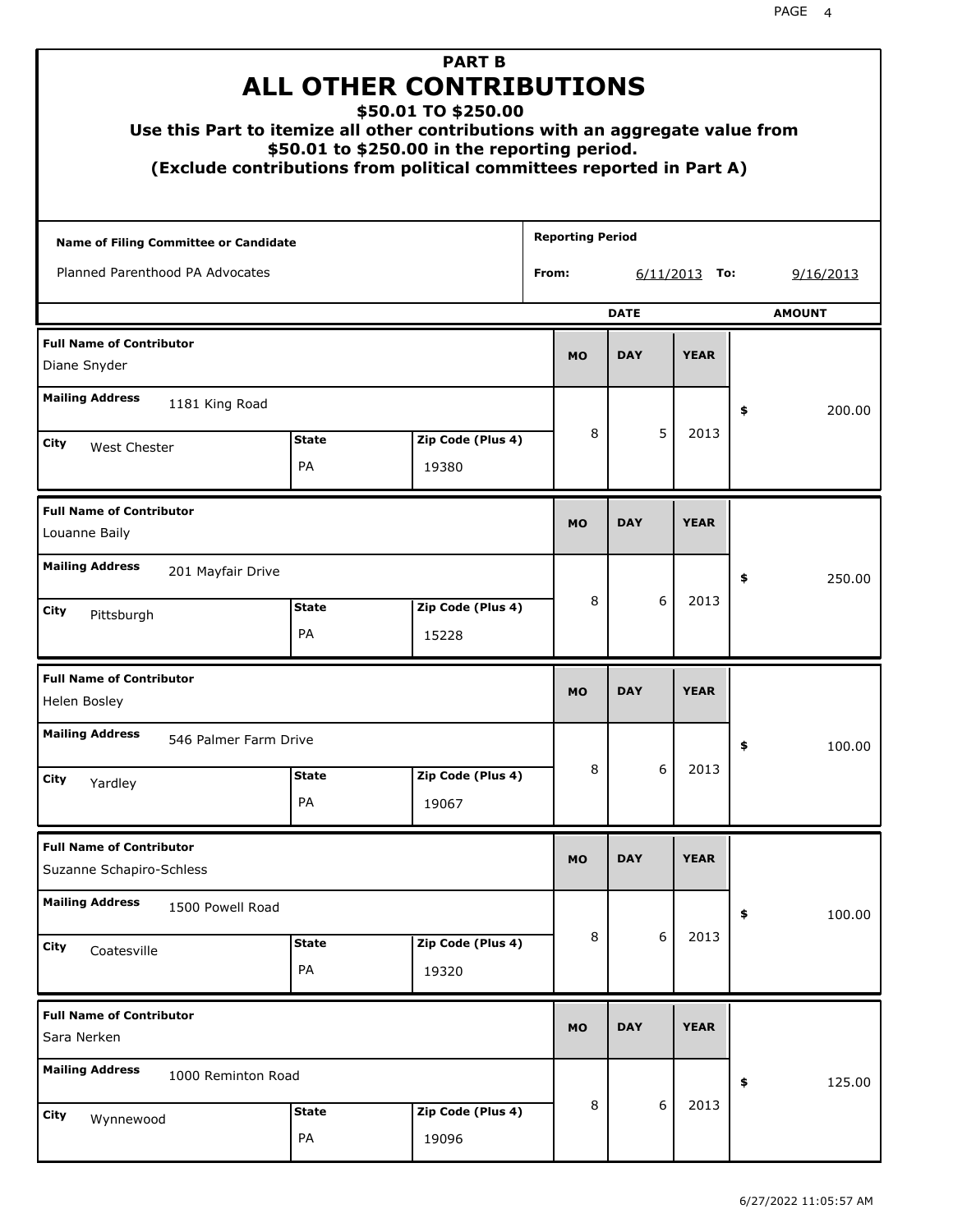| <b>Full Name of Contributor</b><br>Louis Guthrie     |                     |              |                   | <b>MO</b> | <b>DAY</b> |   | <b>YEAR</b> |              |
|------------------------------------------------------|---------------------|--------------|-------------------|-----------|------------|---|-------------|--------------|
| <b>Mailing Address</b>                               | 231 Madara Drive    |              |                   |           |            |   |             | \$<br>250.00 |
| City<br>Hanover                                      |                     | <b>State</b> | Zip Code (Plus 4) | 8         |            | 6 | 2013        |              |
|                                                      |                     | PA           | 17331             |           |            |   |             |              |
| <b>Full Name of Contributor</b><br>Edwin Ochester    |                     |              |                   | <b>MO</b> | <b>DAY</b> |   | <b>YEAR</b> |              |
| <b>Mailing Address</b>                               | 143 Sugar Run Road  |              |                   |           |            |   |             | \$<br>75.00  |
| City<br>Shelocta                                     |                     | <b>State</b> | Zip Code (Plus 4) | 8         |            | 6 | 2013        |              |
|                                                      |                     | PA           | 15774             |           |            |   |             |              |
| <b>Full Name of Contributor</b><br>Nancy Weaver      |                     |              |                   | <b>MO</b> | <b>DAY</b> |   | <b>YEAR</b> |              |
| <b>Mailing Address</b>                               | 14 Jaffrey Road     |              |                   |           |            |   |             | \$<br>125.00 |
| City<br>Malvern                                      |                     | <b>State</b> | Zip Code (Plus 4) | 8         |            | 6 | 2013        |              |
|                                                      |                     | PA           | 19355             |           |            |   |             |              |
|                                                      |                     |              |                   |           |            |   |             |              |
| <b>Full Name of Contributor</b><br>Ludwig Schlecht   |                     |              |                   | <b>MO</b> | <b>DAY</b> |   | <b>YEAR</b> |              |
| <b>Mailing Address</b>                               | 2501 Liberty Street |              |                   |           |            |   |             | \$<br>125.00 |
| City<br>Allentown                                    |                     | <b>State</b> | Zip Code (Plus 4) | 8         |            | 6 | 2013        |              |
|                                                      |                     | PA           | 18104             |           |            |   |             |              |
| <b>Full Name of Contributor</b><br>Roger Holland     |                     |              |                   | МO        | DAY        |   | <b>YEAR</b> |              |
| <b>Mailing Address</b>                               | 8110 Elberon Avenue |              |                   |           |            |   |             | \$<br>125.00 |
| City                                                 |                     | <b>State</b> | Zip Code (Plus 4) | 8         |            | 6 | 2013        |              |
| Philadelphia                                         |                     | PA           | 19111             |           |            |   |             |              |
| <b>Full Name of Contributor</b><br>Augusta Leininger |                     |              |                   | <b>MO</b> | <b>DAY</b> |   | <b>YEAR</b> |              |
| <b>Mailing Address</b>                               | unknown             |              |                   |           |            |   |             | \$<br>100.00 |
| City<br>unknown                                      |                     | <b>State</b> | Zip Code (Plus 4) | 8         |            | 6 | 2013        |              |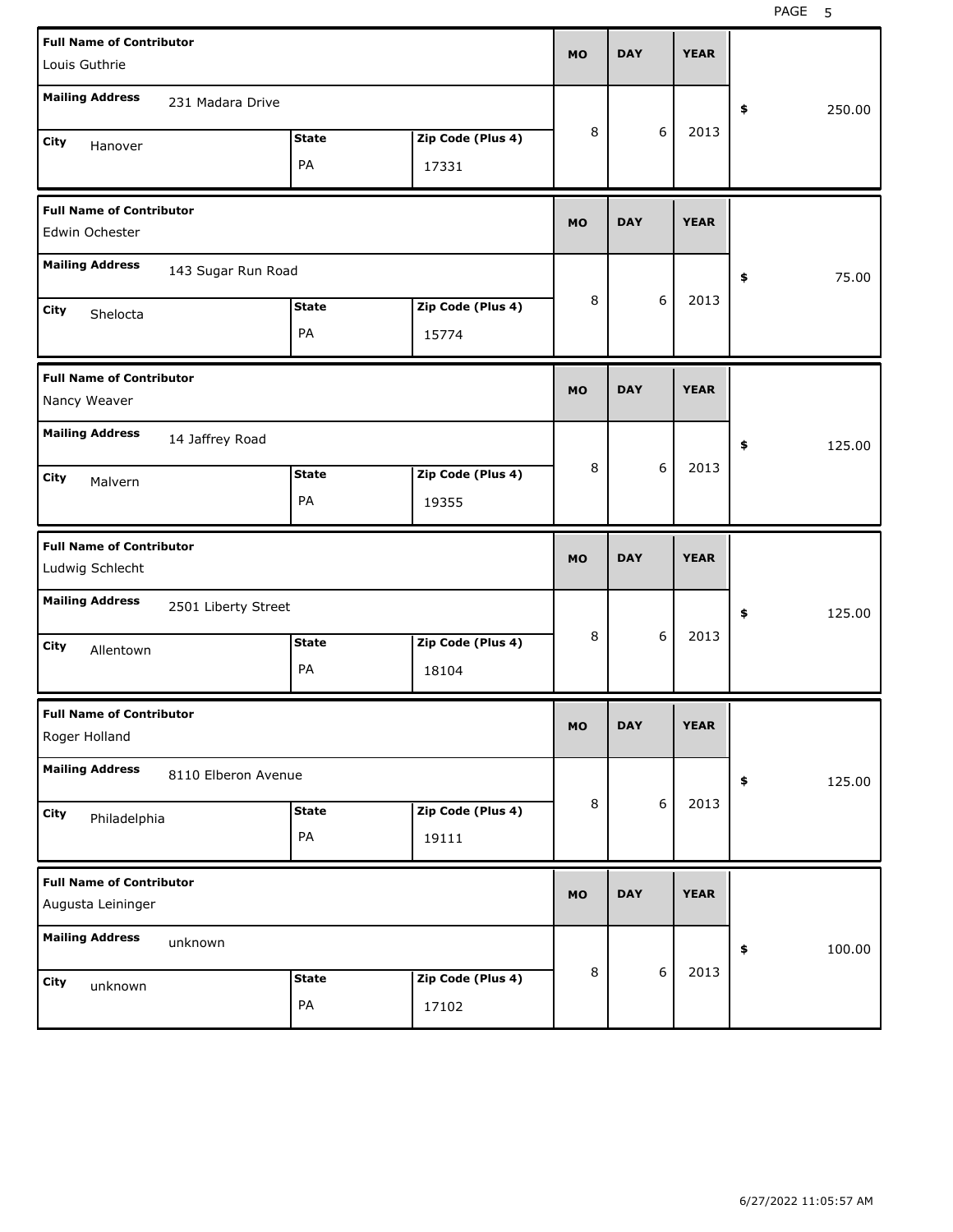| <b>Full Name of Contributor</b>                        |                            |              |                   | <b>MO</b> | <b>DAY</b> |       | <b>YEAR</b> |              |
|--------------------------------------------------------|----------------------------|--------------|-------------------|-----------|------------|-------|-------------|--------------|
| Marie Conn                                             |                            |              |                   |           |            |       |             |              |
| <b>Mailing Address</b>                                 | 50 S Penn Street, Apt 405  |              |                   |           |            |       |             | \$<br>100.00 |
| City<br>Hatboro                                        |                            | <b>State</b> | Zip Code (Plus 4) | 8         |            | 6     | 2013        |              |
|                                                        |                            | PA           | 19040             |           |            |       |             |              |
| <b>Full Name of Contributor</b><br>Jean McDonald       |                            |              |                   | <b>MO</b> | <b>DAY</b> |       | <b>YEAR</b> |              |
| <b>Mailing Address</b>                                 | 1400 Waverly Road, Villa 6 |              |                   |           |            |       |             | \$<br>100.00 |
| City<br>Gladwyne                                       |                            | <b>State</b> | Zip Code (Plus 4) | 8         |            | 6     | 2013        |              |
|                                                        |                            | PA           | 19035             |           |            |       |             |              |
| <b>Full Name of Contributor</b><br>Marsha Novick       |                            |              |                   | <b>MO</b> | <b>DAY</b> |       | <b>YEAR</b> |              |
| <b>Mailing Address</b>                                 | 75 Cart Way                |              |                   |           |            |       |             | \$<br>100.00 |
| City<br>Lebanon                                        |                            | <b>State</b> | Zip Code (Plus 4) | 8         |            | 6     | 2013        |              |
|                                                        |                            | PA           | 17042             |           |            |       |             |              |
|                                                        |                            |              |                   |           |            |       |             |              |
| <b>Full Name of Contributor</b><br>Joan Morgan         |                            |              |                   | <b>MO</b> | <b>DAY</b> |       | <b>YEAR</b> |              |
| <b>Mailing Address</b>                                 | 108 Polo Drive             |              |                   |           |            |       |             | \$<br>250.00 |
| City                                                   |                            | <b>State</b> | Zip Code (Plus 4) | 8         |            | 6     | 2013        |              |
| North Wales                                            |                            | PA           | 19454             |           |            |       |             |              |
| <b>Full Name of Contributor</b><br><b>Bruce Lesser</b> |                            |              |                   | <b>MO</b> | DAY        |       | YEAK        |              |
| <b>Mailing Address</b>                                 | 227 S 6th Street, Apt 3NE  |              |                   |           |            |       |             | \$<br>100.00 |
| City                                                   |                            | <b>State</b> | Zip Code (Plus 4) | $\, 8$    |            | 6     | 2013        |              |
| Philadelphia                                           |                            | PA           | 19106             |           |            |       |             |              |
| <b>Full Name of Contributor</b><br>William Bloom       |                            |              |                   | <b>MO</b> | <b>DAY</b> |       | <b>YEAR</b> |              |
| <b>Mailing Address</b>                                 | 100 Pine Avenue            |              |                   |           |            |       |             | \$<br>250.00 |
| City<br>Kane                                           |                            | <b>State</b> | Zip Code (Plus 4) | 8         |            | $6\,$ | 2013        |              |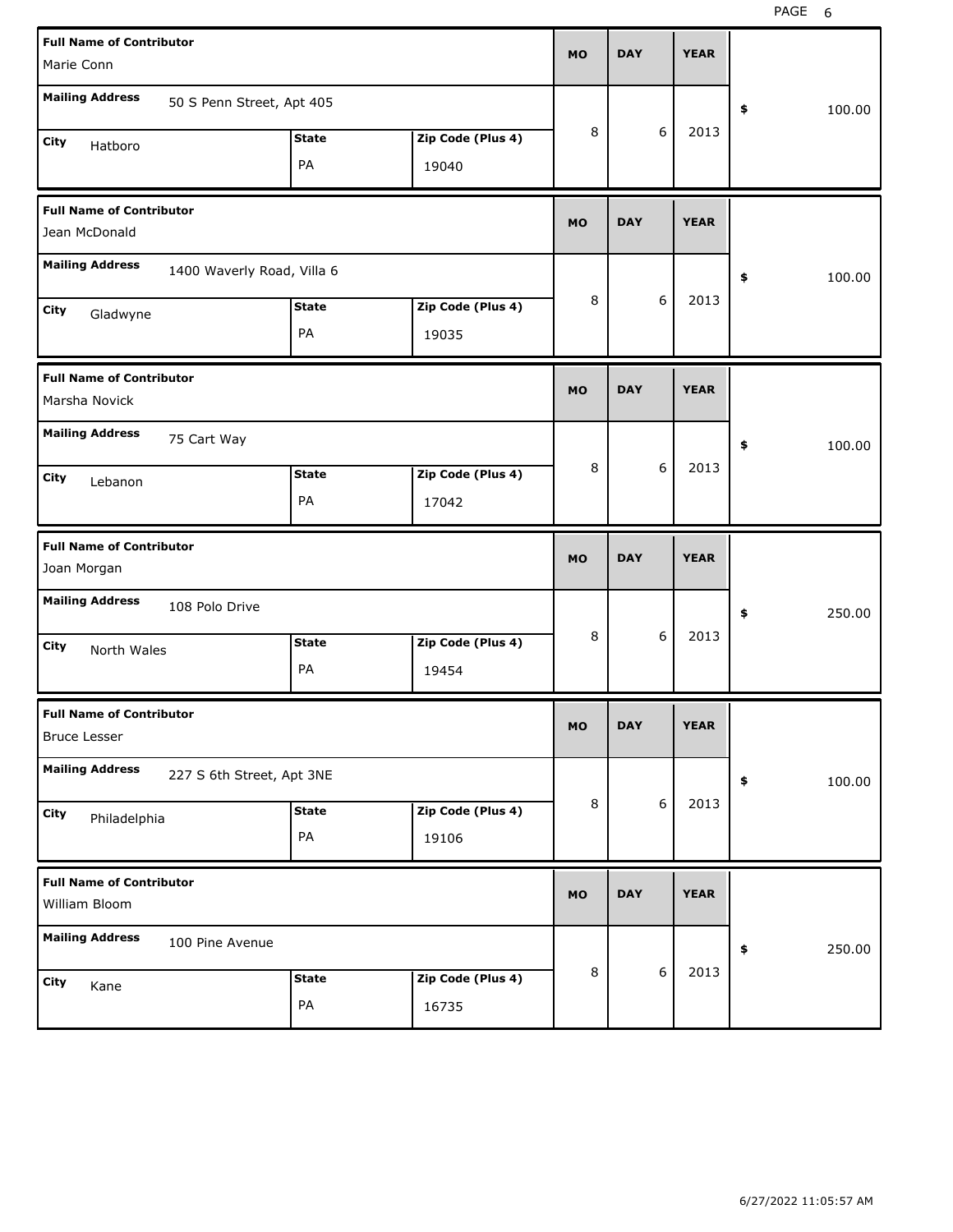| <b>Full Name of Contributor</b><br>Ann Coughlin                            | <b>MO</b> | <b>DAY</b> | <b>YEAR</b> |              |
|----------------------------------------------------------------------------|-----------|------------|-------------|--------------|
| <b>Mailing Address</b><br>39 Golf Course Road                              |           |            |             | 150.00<br>\$ |
| Zip Code (Plus 4)<br><b>State</b><br>City<br>Dallas<br>PA<br>18612         | 8         | 23         | 2013        |              |
| <b>Full Name of Contributor</b><br>Robert Allen Marmon                     | <b>MO</b> | <b>DAY</b> | <b>YEAR</b> |              |
| <b>Mailing Address</b><br>339 N Latches Lane                               |           |            |             | 250.00<br>\$ |
| Zip Code (Plus 4)<br><b>State</b><br>City<br>Nerion Station<br>PA<br>19066 | 8         | 23         | 2013        |              |
| <b>Full Name of Contributor</b><br>Thomas C Vellela                        | <b>MO</b> | <b>DAY</b> | <b>YEAR</b> |              |
| <b>Mailing Address</b><br>2341 Walbert Avenue                              | 8         | 23         | 2013        | 75.00<br>\$  |
| Zip Code (Plus 4)<br><b>State</b><br>City<br>Allentown<br>PA<br>18104      |           |            |             |              |
|                                                                            |           |            |             |              |
| <b>Full Name of Contributor</b><br>Jeffrey Moran                           | <b>MO</b> | <b>DAY</b> | <b>YEAR</b> |              |
| <b>Mailing Address</b><br>1038 Hershey Mill Road                           |           |            |             | 100.00<br>\$ |
| Zip Code (Plus 4)<br><b>State</b><br>City<br>West Chester<br>PA<br>19380   | 8         | 23         | 2013        |              |
| <b>Full Name of Contributor</b><br>Deborah Hutchison                       | <b>MO</b> | <b>DAY</b> | <b>YEAR</b> |              |
| <b>Mailing Address</b><br>334 Maple Avenue                                 |           |            |             | \$<br>150.00 |
| Zip Code (Plus 4)<br><b>State</b><br>City<br>Doylestown<br>PA<br>18901     | 8         | 23         | 2013        |              |
| <b>Full Name of Contributor</b><br>Dorothy Banner                          | <b>MO</b> | <b>DAY</b> | <b>YEAR</b> |              |
| <b>Mailing Address</b><br>230 School House Road                            |           | 23         | 2013        | 100.00<br>\$ |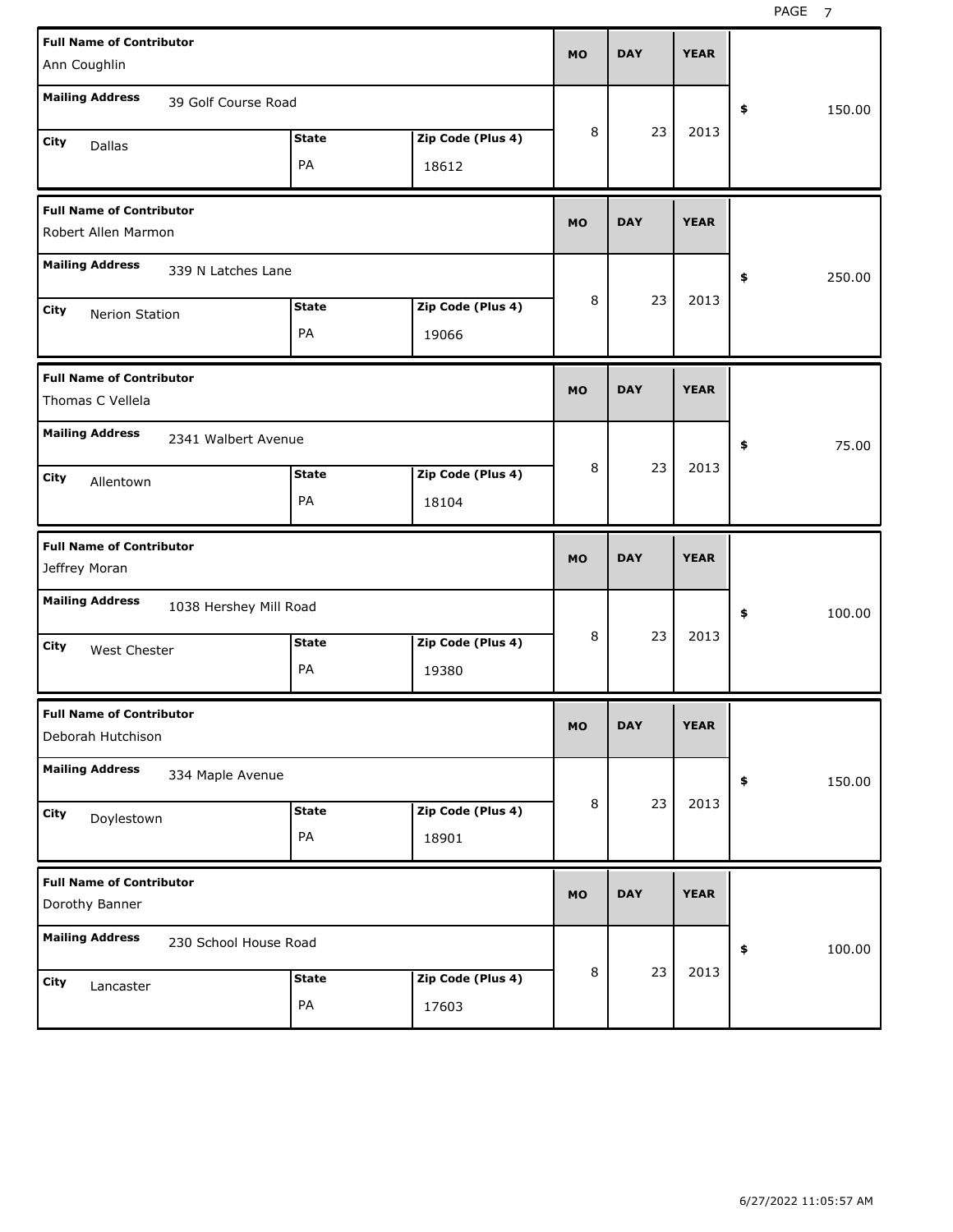PAGE 8

| <b>Full Name of Contributor</b><br>L Carter Anderson  |                            | <b>MO</b> | <b>DAY</b> | <b>YEAR</b> |              |
|-------------------------------------------------------|----------------------------|-----------|------------|-------------|--------------|
| <b>Mailing Address</b><br>209 Forks Hill Road         |                            |           |            |             | 75.00<br>\$  |
| <b>State</b><br>City<br>Montrose<br>PA                | Zip Code (Plus 4)<br>18801 | 8         | 23         | 2013        |              |
| <b>Full Name of Contributor</b><br>Sandra Strine, PHD |                            | <b>MO</b> | <b>DAY</b> | <b>YEAR</b> |              |
| <b>Mailing Address</b><br>110 Talavera Place          |                            |           |            |             | 125.00<br>\$ |
| <b>State</b><br>City<br>Palm Beach Gardens<br>FL.     | Zip Code (Plus 4)<br>33418 | 8         | 23         | 2013        |              |
| <b>Full Name of Contributor</b><br>Kathy Gosliner     |                            | <b>MO</b> | <b>DAY</b> | <b>YEAR</b> |              |
| <b>Mailing Address</b><br>924 Clinton Street          |                            |           |            |             | 125.00<br>\$ |
| <b>State</b><br>City<br>Philadelphia<br>PA            | Zip Code (Plus 4)<br>19146 | 8         | 23         | 2013        |              |
|                                                       |                            |           |            |             |              |
| <b>Full Name of Contributor</b><br>Andrea Knox        |                            | <b>MO</b> | <b>DAY</b> | <b>YEAR</b> |              |
| <b>Mailing Address</b><br>533 Riverview Road          |                            |           |            |             | 125.00<br>\$ |
| <b>State</b><br>City<br>Swarthmore<br>PA              | Zip Code (Plus 4)<br>19081 | 8         | 23         | 2013        |              |
| <b>Full Name of Contributor</b><br>Noel Karasin       |                            | <b>MO</b> | <b>DAY</b> | <b>YEAR</b> |              |
| <b>Mailing Address</b><br>337 Rock Hollow Road        |                            |           |            |             | \$<br>100.00 |
| <b>State</b><br>City<br>Birdsboro<br>PA               | Zip Code (Plus 4)<br>19508 | 8         | 23         | 2013        |              |
| <b>Full Name of Contributor</b><br>Annette Lutz Ttee  |                            | <b>MO</b> | <b>DAY</b> | <b>YEAR</b> |              |
| <b>Mailing Address</b><br>17 Leafy Lane               |                            |           |            |             | 75.00<br>\$  |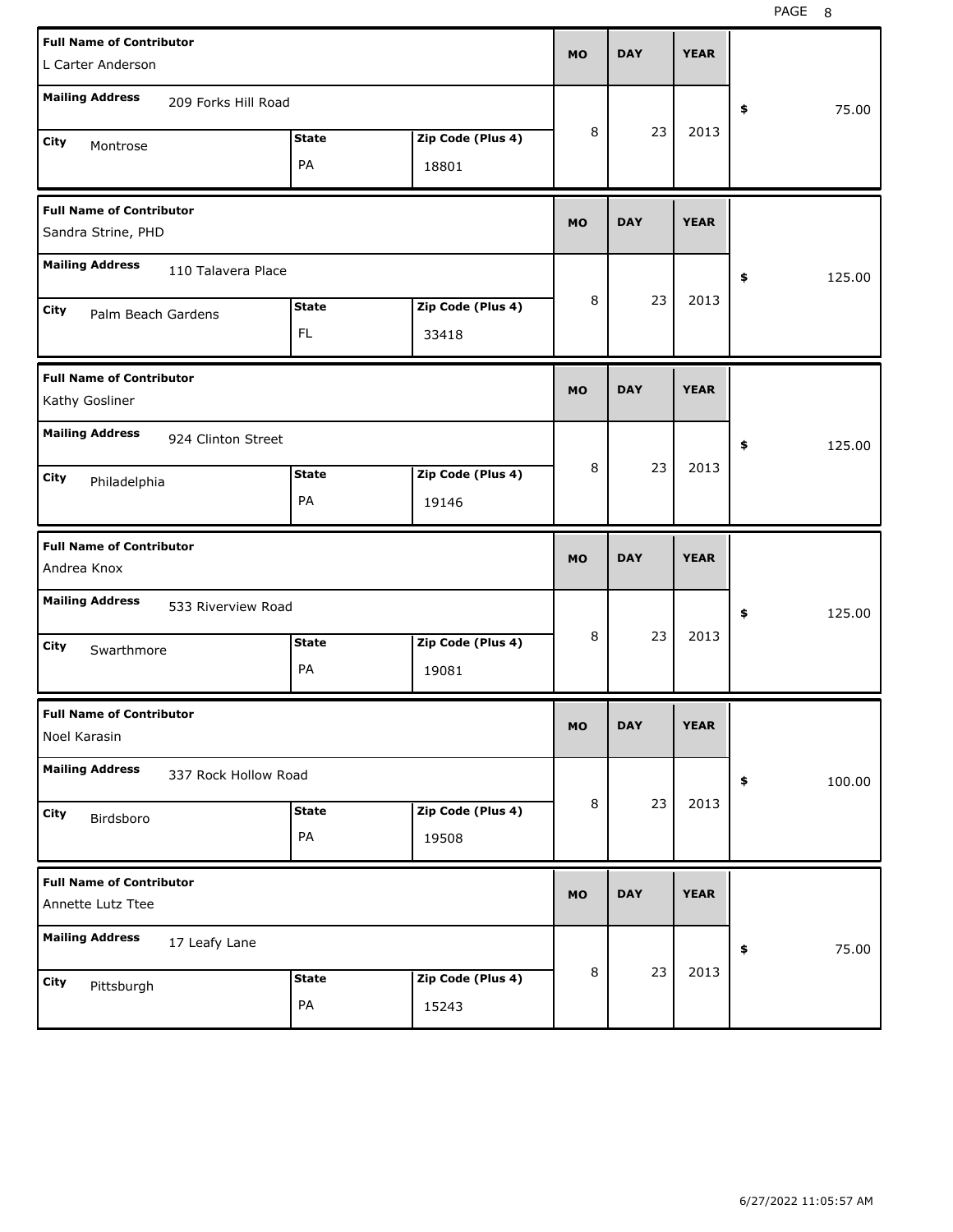| <b>Full Name of Contributor</b><br>Peter Silvia                            | <b>MO</b> | <b>DAY</b>     | <b>YEAR</b> |              |
|----------------------------------------------------------------------------|-----------|----------------|-------------|--------------|
| <b>Mailing Address</b><br>20 Ingleton Cir                                  |           |                |             | \$<br>100.00 |
| Zip Code (Plus 4)<br><b>State</b><br>City<br>Kennett Square<br>PA<br>19348 | 8         | 23             | 2013        |              |
| <b>Full Name of Contributor</b><br>Carol Williams                          | <b>MO</b> | <b>DAY</b>     | <b>YEAR</b> |              |
| <b>Mailing Address</b><br>108 Catharine Street                             |           |                |             | \$<br>125.00 |
| Zip Code (Plus 4)<br><b>State</b><br>City<br>Philadelphia<br>PA<br>19147   | 8         | 23             | 2013        |              |
| <b>Full Name of Contributor</b><br>Deborah Roach                           | <b>MO</b> | <b>DAY</b>     | <b>YEAR</b> |              |
| <b>Mailing Address</b><br>16 Meadow Drive                                  |           |                |             | \$<br>135.00 |
| Zip Code (Plus 4)<br><b>State</b><br>City<br>Camp Hill<br>PA<br>17011      | 8         | 28             | 2013        |              |
|                                                                            |           |                |             |              |
| <b>Full Name of Contributor</b><br>Karen Ginsburg                          | <b>MO</b> | <b>DAY</b>     | <b>YEAR</b> |              |
| <b>Mailing Address</b><br>1718 Spruce Street                               |           |                |             | \$<br>125.00 |
| Zip Code (Plus 4)<br><b>State</b><br>City<br>Philadelphia<br>PA<br>19147   | 9         | 9              | 2013        |              |
| <b>Full Name of Contributor</b><br>Hunter Gordon                           | МO        | DAY            | <b>YEAR</b> |              |
| <b>Mailing Address</b><br>2020 Walnut Street, Apt 29H                      |           |                |             | 250.00<br>\$ |
| Zip Code (Plus 4)<br><b>State</b><br>City<br>Philadelphia<br>PA<br>19103   | 9         | 9              | 2013        |              |
| <b>Full Name of Contributor</b><br>Melissa McSwigan                        | <b>MO</b> | <b>DAY</b>     | <b>YEAR</b> |              |
| <b>Mailing Address</b><br>4131 Bigelow Blvd                                | 9         | $\overline{9}$ | 2013        | 250.00<br>\$ |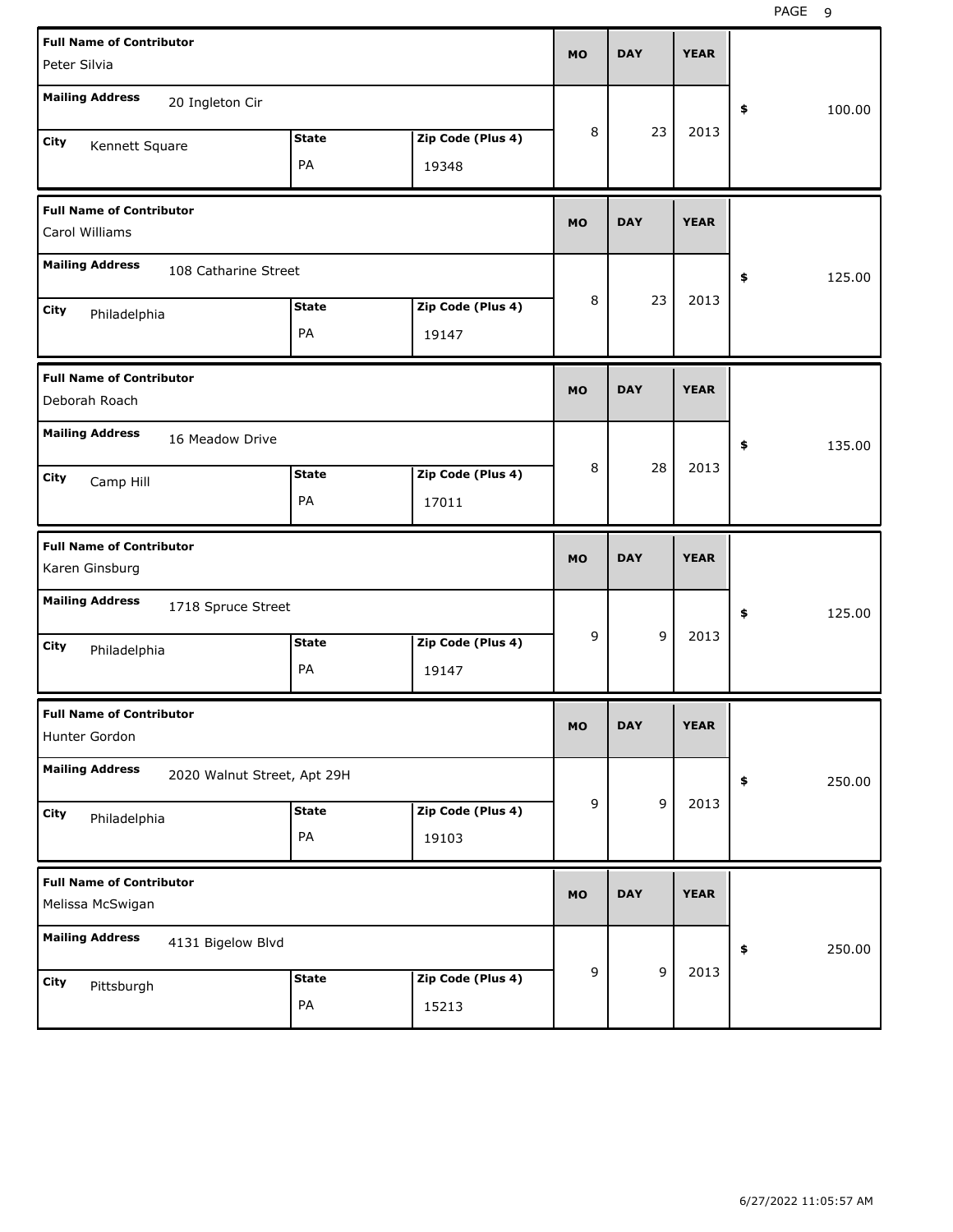| <b>Full Name of Contributor</b><br>Dayle Steinberg        |                    |                            | <b>MO</b> | <b>DAY</b> |                | <b>YEAR</b> |              |
|-----------------------------------------------------------|--------------------|----------------------------|-----------|------------|----------------|-------------|--------------|
| <b>Mailing Address</b><br>913 Hollow Road                 |                    |                            |           |            |                |             | \$<br>100.00 |
| City<br>Wayne                                             | <b>State</b><br>PA | Zip Code (Plus 4)<br>19087 | 9         |            | 9              | 2013        |              |
| <b>Full Name of Contributor</b><br>Kelvin Kean            |                    |                            | <b>MO</b> | <b>DAY</b> |                | <b>YEAR</b> |              |
| <b>Mailing Address</b><br>321 James Mill Road             |                    |                            |           |            |                |             | \$<br>250.00 |
| City<br>Elverson                                          | <b>State</b><br>PA | Zip Code (Plus 4)<br>19520 | 9         |            | 9              | 2013        |              |
| <b>Full Name of Contributor</b><br>Elizabeth Rousek Ayers |                    |                            | <b>MO</b> | <b>DAY</b> |                | <b>YEAR</b> |              |
| <b>Mailing Address</b><br>96 Catalpa Lane                 |                    |                            |           |            |                |             | \$<br>250.00 |
| City<br>Dillsburg                                         | <b>State</b><br>PA | Zip Code (Plus 4)<br>17019 | 9         |            | 9              | 2013        |              |
|                                                           |                    |                            |           |            |                |             |              |
| <b>Full Name of Contributor</b><br>Rosemary Barrett       |                    |                            | <b>MO</b> | <b>DAY</b> |                | <b>YEAR</b> |              |
| <b>Mailing Address</b><br>27 Victoria Way                 |                    |                            |           |            |                |             | \$<br>100.00 |
| City<br>Camp Hill                                         | <b>State</b><br>PA | Zip Code (Plus 4)<br>17011 | 9         |            | 9              | 2013        |              |
| <b>Full Name of Contributor</b><br>Nancy Spiers Marsh     |                    |                            | <b>MO</b> | <b>DAY</b> |                | <b>YEAR</b> |              |
| <b>Mailing Address</b><br>3600 Logan Crt Unit 2A          |                    |                            |           |            |                |             | \$<br>100.00 |
| City<br>Camp Hill                                         | <b>State</b><br>PA | Zip Code (Plus 4)<br>17011 | 9         |            | $\overline{9}$ | 2013        |              |
| <b>Full Name of Contributor</b><br>Richard Lefever        |                    |                            | <b>MO</b> | <b>DAY</b> |                | <b>YEAR</b> |              |
| <b>Mailing Address</b><br>1029 McCormick Road             |                    |                            | 9         |            | $\overline{9}$ | 2013        | \$<br>135.00 |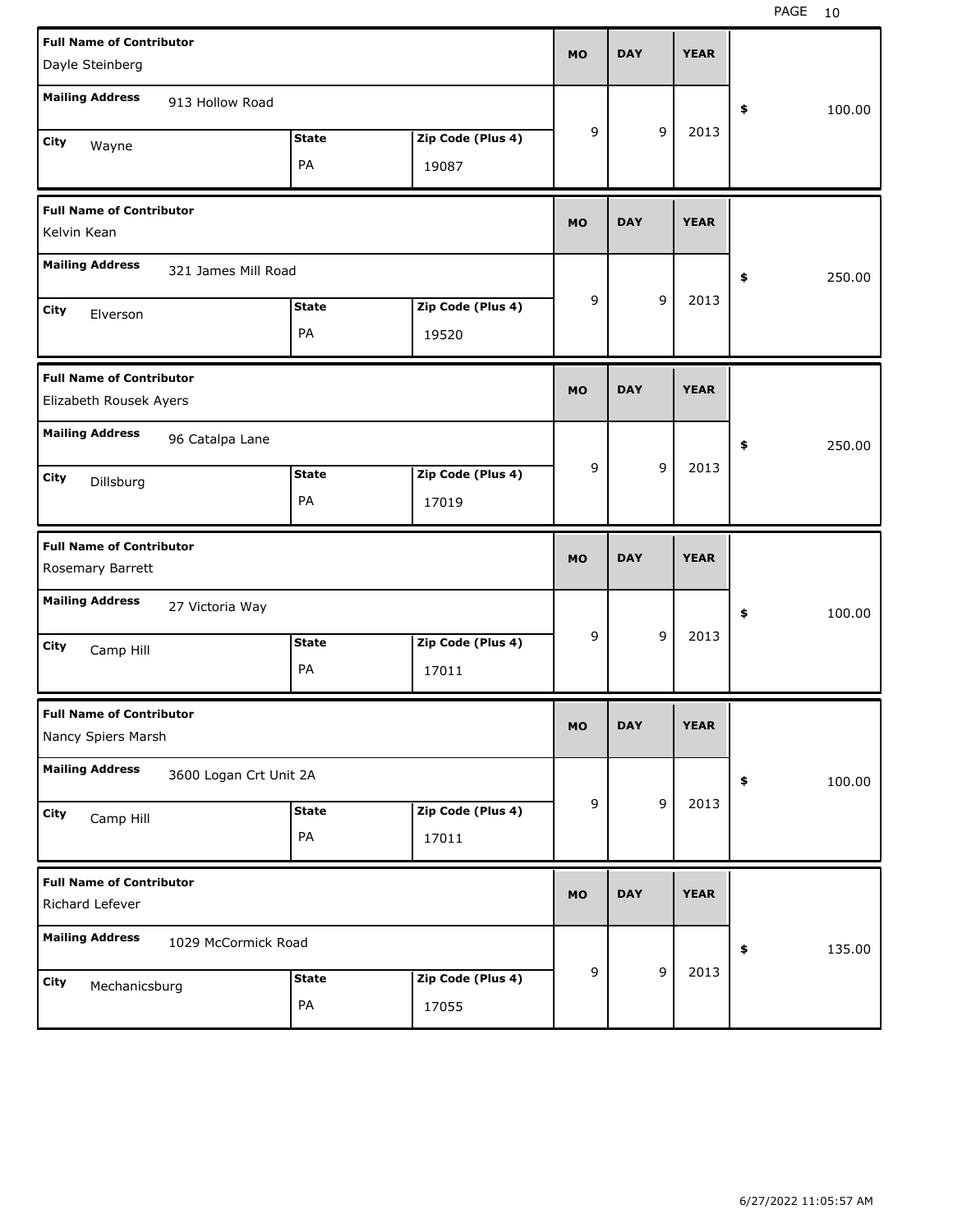| <b>Full Name of Contributor</b><br>Janet Edwards |                    |                            | <b>MO</b> | <b>DAY</b>     | <b>YEAR</b> |                   |
|--------------------------------------------------|--------------------|----------------------------|-----------|----------------|-------------|-------------------|
| <b>Mailing Address</b><br>73 Stephania Drive     |                    |                            |           | \$<br>135.00   |             |                   |
| <b>City</b><br>Middletown                        | <b>State</b><br>PA | Zip Code (Plus 4)<br>17057 | 9         | 9              | 2013        |                   |
| <b>Full Name of Contributor</b><br>Henry Rhoads  |                    |                            | <b>MO</b> | <b>DAY</b>     | <b>YEAR</b> |                   |
| <b>Mailing Address</b><br>814 McCormick Road     |                    |                            |           |                |             | \$<br>135.00      |
| <b>City</b><br>Mechanicsburg                     | <b>State</b><br>PA | Zip Code (Plus 4)<br>17055 | 9         | $\overline{9}$ | 2013        |                   |
| <b>Full Name of Contributor</b><br>Daniel Miller |                    |                            | <b>MO</b> | <b>DAY</b>     | <b>YEAR</b> |                   |
| <b>Mailing Address</b><br>701 N Second Street    |                    |                            |           |                |             | 75.00<br>\$       |
| City<br>Harrisburg                               | <b>State</b><br>PA | Zip Code (Plus 4)<br>17102 | 9         | $\overline{9}$ | 2013        |                   |
|                                                  |                    |                            |           |                |             | <b>PAGE TOTAL</b> |

**Enter Grand Total of Part A on Schedule I, Detailed Summary Page, Section 2.**

**\$** 6,190.00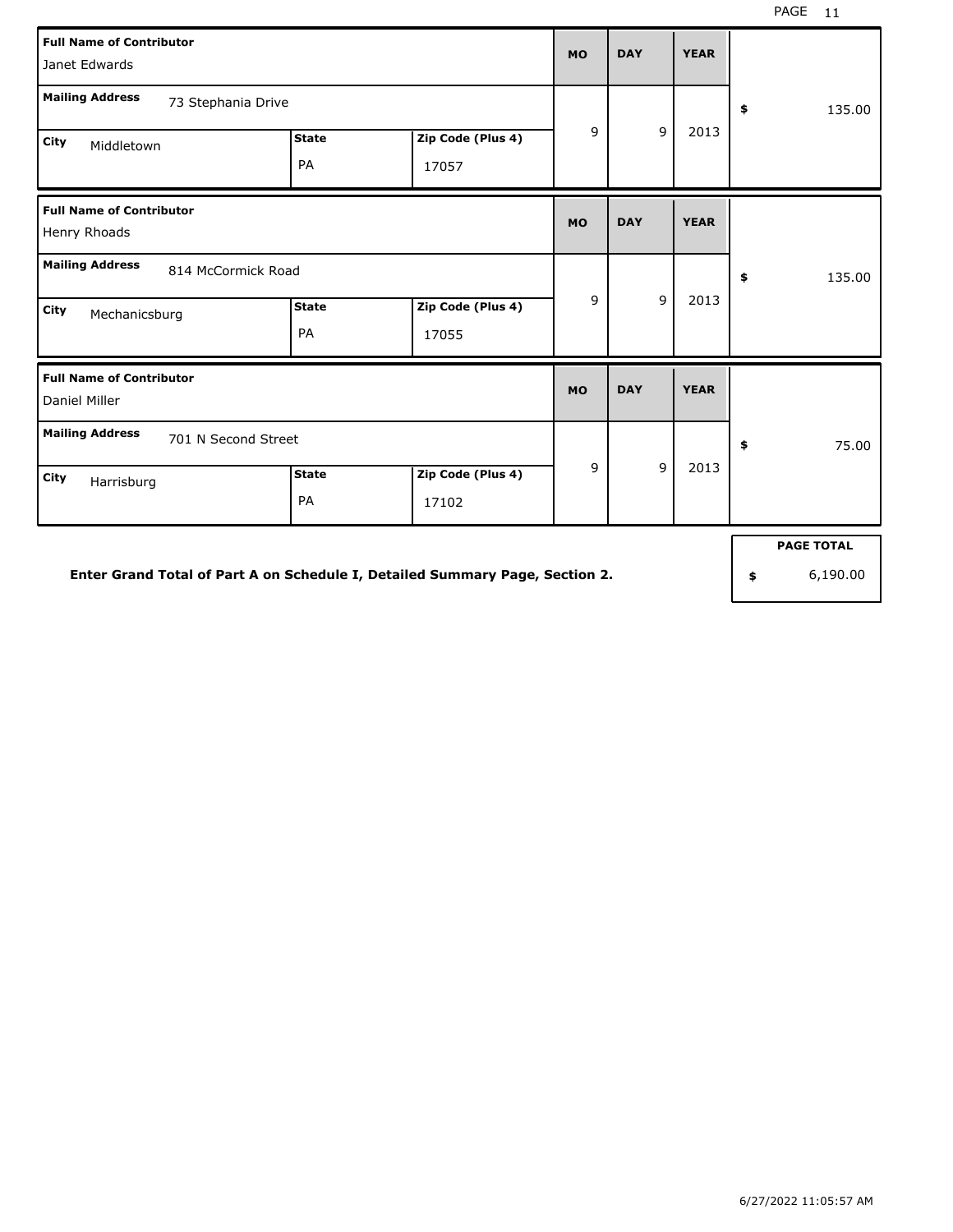### **PART C Contributions Received From Political Committees**

**OVER \$250.00**

 **Use this Part to itemize only contributions received from Political committees with an aggregate value from Over \$250.00 in the reporting period.**

| Name of Filing Committee or Candidate                                        |              |  |                   | <b>Reporting Period</b> |            |             |    |                   |
|------------------------------------------------------------------------------|--------------|--|-------------------|-------------------------|------------|-------------|----|-------------------|
|                                                                              |              |  | From:             |                         |            | To:         |    |                   |
|                                                                              |              |  |                   | <b>DATE</b>             |            |             |    | <b>AMOUNT</b>     |
| <b>Full Name of Contributing Committee</b>                                   |              |  |                   | <b>MO</b>               | <b>DAY</b> | <b>YEAR</b> |    |                   |
| <b>Mailing Address</b>                                                       |              |  |                   |                         |            |             | \$ | 0.00              |
| City                                                                         | <b>State</b> |  | Zip Code (Plus 4) |                         |            |             |    |                   |
|                                                                              |              |  |                   |                         |            |             |    | <b>PAGE TOTAL</b> |
| Enter Grand Total of Part C on Schedule I, Detailed Summary Page, Section 3. |              |  |                   |                         |            |             | \$ | 0.00              |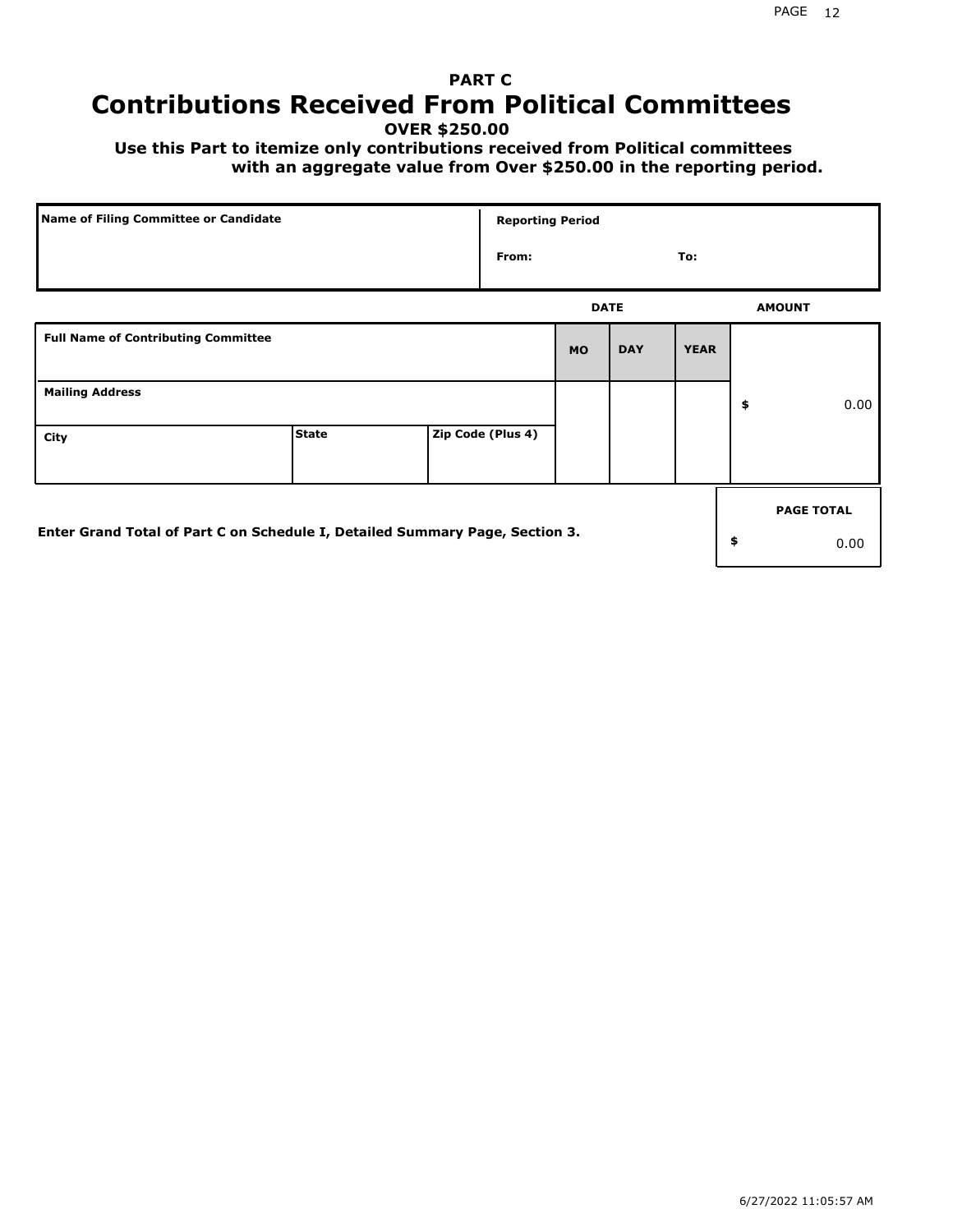# **PART D ALL OTHER CONTRIBUTIONS**

#### **OVER \$250.00**

#### **Use this Part to itemize all other contributions with an aggregate value of**

 **over \$250.00 in the reporting period.**

 **(Exclude contributions from political committees reported in Part C.)** 

| Name of Filing Committee or Candidate                                         |              |  |                   |              | <b>Reporting Period</b>      |              |       |                   |                   |                   |  |
|-------------------------------------------------------------------------------|--------------|--|-------------------|--------------|------------------------------|--------------|-------|-------------------|-------------------|-------------------|--|
| Planned Parenthood PA Advocates                                               |              |  |                   | From:        |                              |              |       | $6/11/2013$ To:   |                   | 9/16/2013         |  |
|                                                                               |              |  |                   |              |                              | <b>DATE</b>  |       |                   |                   | <b>AMOUNT</b>     |  |
| <b>Full Name of Contributor</b><br>Nancy Eales                                |              |  |                   |              | <b>MO</b>                    | <b>DAY</b>   |       | <b>YEAR</b>       |                   |                   |  |
| <b>Mailing</b><br>402 Dutton Mill Road<br><b>Address</b>                      |              |  |                   |              |                              |              |       |                   | \$                | 2,500.00          |  |
| <b>City</b><br>Malvern                                                        | <b>State</b> |  | Zip Code (Plus 4) |              | 8                            |              | 6     | 2013              |                   |                   |  |
|                                                                               | PA<br>19355  |  |                   |              |                              |              |       |                   |                   |                   |  |
| <b>Employer Name</b><br>unknown                                               |              |  |                   |              | <b>Occupation</b>            |              |       | Unknown           |                   |                   |  |
| <b>Employer Mailing Address/Principal Place of</b><br>City<br><b>Business</b> |              |  |                   | <b>State</b> |                              |              |       | Zip Code (Plus 4) |                   |                   |  |
| unknown<br>unknown                                                            |              |  |                   | PA           |                              |              | 19355 |                   |                   |                   |  |
| <b>Full Name of Contributor</b><br><b>Bayard Storey</b>                       |              |  |                   |              | <b>MO</b>                    | <b>DAY</b>   |       | <b>YEAR</b>       |                   |                   |  |
| <b>Mailing</b><br>1919 Brandywine Street<br><b>Address</b>                    |              |  |                   |              |                              |              |       |                   | \$                | 2,500.00          |  |
| City<br>Philadelphia                                                          | <b>State</b> |  | Zip Code (Plus 4) |              | 8                            |              | 6     | 2013              |                   |                   |  |
|                                                                               | PA           |  | 19130             |              |                              |              |       |                   |                   |                   |  |
| <b>Employer Name</b><br>unknown                                               |              |  |                   |              | <b>Occupation</b><br>Unknown |              |       |                   |                   |                   |  |
| <b>Employer Mailing Address/Principal Place of</b><br><b>Business</b>         |              |  | City              |              | <b>State</b>                 |              |       |                   | Zip Code (Plus 4) |                   |  |
| unknown                                                                       |              |  | unknown           |              |                              | PA           |       |                   | 19130             |                   |  |
| <b>Full Name of Contributor</b>                                               |              |  |                   |              |                              |              |       |                   |                   |                   |  |
| Robert Goodling                                                               |              |  |                   |              | <b>MO</b>                    | <b>DAY</b>   |       | <b>YEAR</b>       |                   |                   |  |
| <b>Mailing</b><br>258 W Baltimore Street<br><b>Address</b>                    |              |  |                   |              |                              |              |       |                   | \$                | 500.00            |  |
| <b>City</b><br>Carlisle                                                       | <b>State</b> |  | Zip Code (Plus 4) |              | 8                            |              | 6     | 2013              |                   |                   |  |
|                                                                               | PA           |  | 17013             |              |                              |              |       |                   |                   |                   |  |
| <b>Employer Name</b><br>unknown                                               |              |  |                   |              | <b>Occupation</b>            |              |       | unknown           |                   |                   |  |
| <b>Employer Mailing Address/Principal Place of</b><br><b>Business</b>         |              |  | <b>City</b>       |              |                              | <b>State</b> |       |                   |                   | Zip Code (Plus 4) |  |
| unknown                                                                       |              |  | unknown           |              |                              | PA           |       |                   | 17013             |                   |  |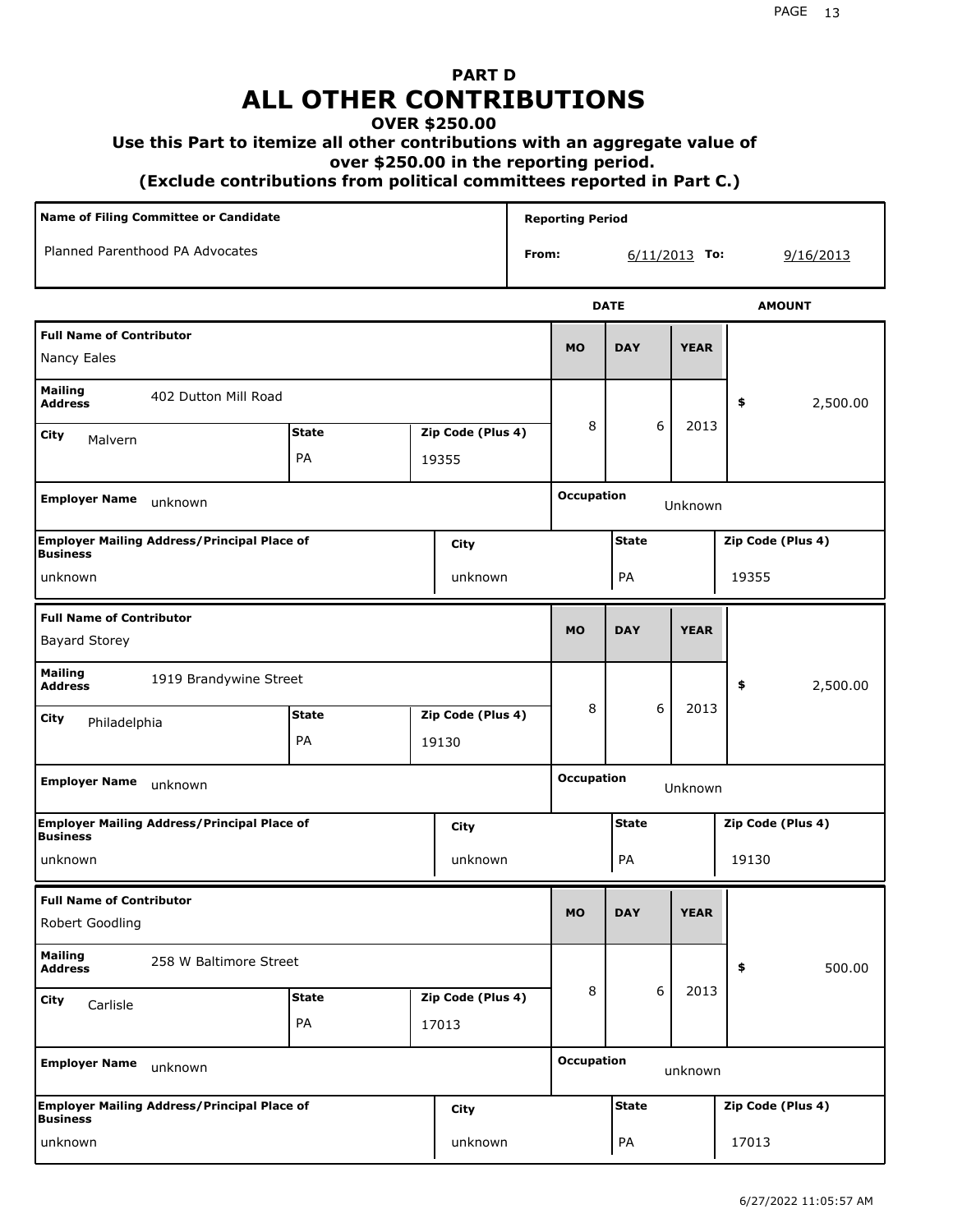|                                                   | <b>Full Name of Contributor</b>                            |              |  |                   |                              | <b>DAY</b>   | <b>YEAR</b> |                   |          |  |
|---------------------------------------------------|------------------------------------------------------------|--------------|--|-------------------|------------------------------|--------------|-------------|-------------------|----------|--|
| Mel Heifetz                                       |                                                            |              |  |                   | <b>MO</b>                    |              |             |                   |          |  |
| <b>Mailing</b><br><b>Address</b>                  | 304 S 12th Street                                          |              |  |                   |                              |              |             | \$                | 500.00   |  |
| City<br>Philadelphia                              |                                                            | <b>State</b> |  | Zip Code (Plus 4) | 8                            | 6            | 2013        |                   |          |  |
|                                                   |                                                            | PA           |  | 19107             |                              |              |             |                   |          |  |
| <b>Employer Name</b>                              | unknown                                                    |              |  |                   | <b>Occupation</b>            |              | unknown     |                   |          |  |
|                                                   | <b>Employer Mailing Address/Principal Place of</b>         |              |  | City              | <b>State</b>                 |              |             | Zip Code (Plus 4) |          |  |
| <b>Business</b><br>unknown                        |                                                            |              |  | unknown           |                              | PA           |             | 19107             |          |  |
|                                                   |                                                            |              |  |                   |                              |              |             |                   |          |  |
| <b>Full Name of Contributor</b><br>Robert Lomison |                                                            |              |  |                   | <b>MO</b>                    | <b>DAY</b>   | <b>YEAR</b> |                   |          |  |
| <b>Mailing</b><br><b>Address</b>                  | 96 Carol Street                                            |              |  |                   |                              |              |             | \$                | 500.00   |  |
| City<br>New Cumberland                            |                                                            | <b>State</b> |  | Zip Code (Plus 4) | 8                            | 20           | 2013        |                   |          |  |
|                                                   |                                                            | PA           |  | 17070             |                              |              |             |                   |          |  |
|                                                   |                                                            |              |  |                   |                              |              |             |                   |          |  |
| <b>Employer Name</b><br>unknown                   |                                                            |              |  |                   | <b>Occupation</b><br>unknown |              |             |                   |          |  |
| <b>Business</b>                                   | <b>Employer Mailing Address/Principal Place of</b><br>City |              |  |                   | <b>State</b>                 |              |             | Zip Code (Plus 4) |          |  |
| unknown                                           |                                                            |              |  | unknown           | PA                           |              |             | 17070             |          |  |
| <b>Full Name of Contributor</b>                   |                                                            |              |  |                   |                              |              |             |                   |          |  |
| Michael Breslin                                   |                                                            |              |  |                   | <b>MO</b>                    | <b>DAY</b>   | <b>YEAR</b> |                   |          |  |
| <b>Mailing</b><br><b>Address</b>                  | 4515 Laurelwood Drive                                      |              |  |                   |                              |              |             | \$                | 1,000.00 |  |
| City                                              |                                                            | <b>State</b> |  | Zip Code (Plus 4) | 8                            | 20           | 2013        |                   |          |  |
| Harrisburg                                        |                                                            | PA           |  | 17110             |                              |              |             |                   |          |  |
| <b>Employer Name</b>                              | unknown                                                    |              |  |                   | <b>Occupation</b>            |              | unknown     |                   |          |  |
|                                                   | <b>Employer Mailing Address/Principal Place of</b>         |              |  | City              |                              | <b>State</b> |             | Zip Code (Plus 4) |          |  |
| <b>Business</b><br>unknown                        |                                                            |              |  | unknown           |                              | PA           |             | 17110             |          |  |
|                                                   |                                                            |              |  |                   |                              |              |             |                   |          |  |
| <b>Full Name of Contributor</b><br>John Lane      |                                                            |              |  |                   | <b>MO</b>                    | <b>DAY</b>   | <b>YEAR</b> |                   |          |  |
| Mailing<br><b>Address</b>                         | 230 Beverly Road, Apt 150                                  |              |  |                   |                              |              |             | \$                | 1,000.00 |  |
| City                                              |                                                            | <b>State</b> |  | Zip Code (Plus 4) | 8                            | 23           | 2013        |                   |          |  |
| Pittsburgh                                        |                                                            | PA           |  | 15216             |                              |              |             |                   |          |  |
| <b>Employer Name</b>                              | unknown                                                    |              |  |                   | <b>Occupation</b>            |              | unknown     |                   |          |  |
| <b>Business</b>                                   | <b>Employer Mailing Address/Principal Place of</b>         |              |  | City              |                              | <b>State</b> |             | Zip Code (Plus 4) |          |  |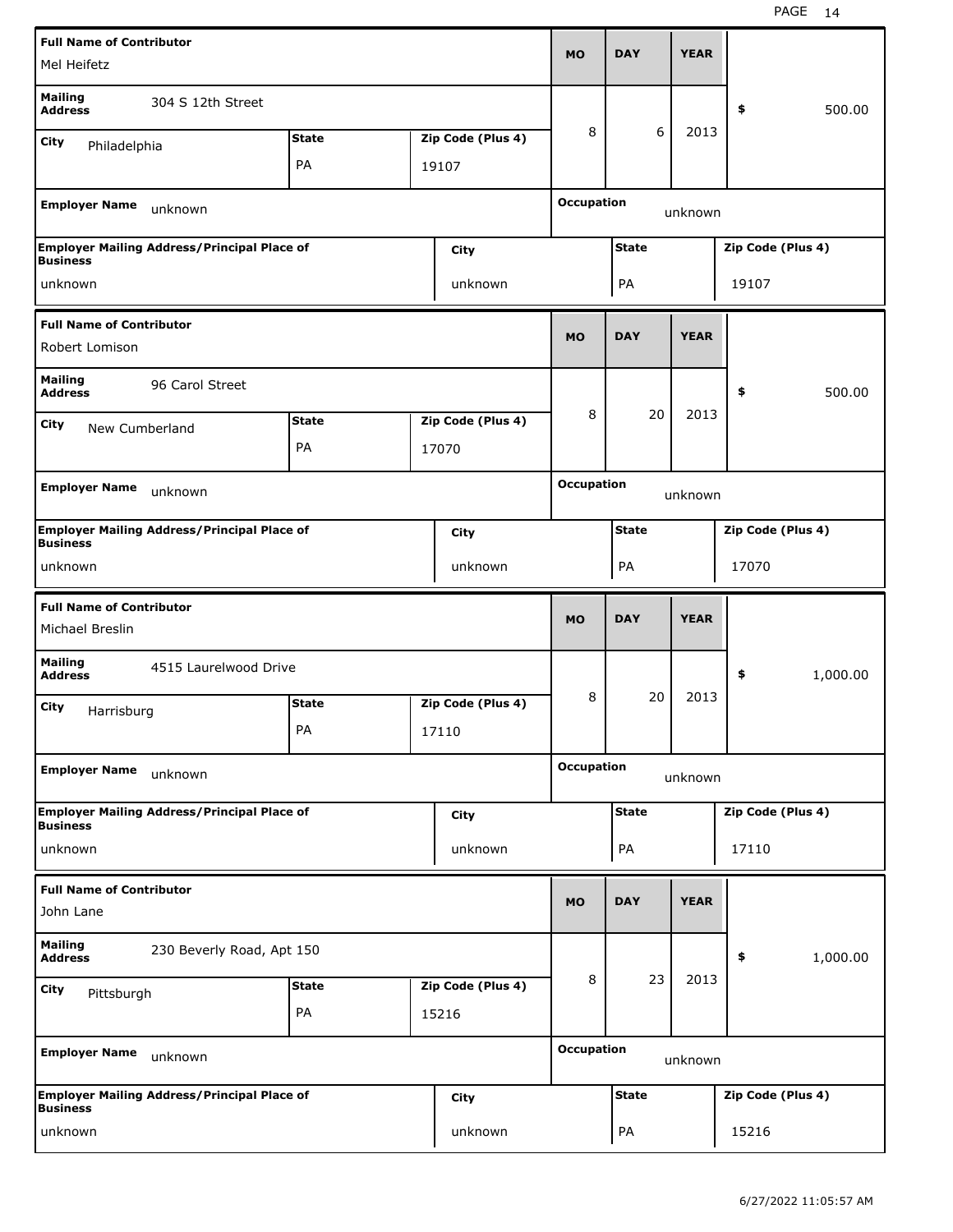| <b>Full Name of Contributor</b><br>Anne Ringham                               |                    |  |                            |                   |                              | <b>YEAR</b> |    |                   |  |
|-------------------------------------------------------------------------------|--------------------|--|----------------------------|-------------------|------------------------------|-------------|----|-------------------|--|
| <b>Mailing</b><br>101 Shannon Drive<br><b>Address</b>                         |                    |  |                            |                   |                              |             |    | 500.00<br>\$      |  |
| City<br>Pittsburgh                                                            | <b>State</b><br>PA |  | Zip Code (Plus 4)<br>15238 | 8                 | 23                           | 2013        |    |                   |  |
| <b>Employer Name</b><br>unknown                                               |                    |  |                            |                   | <b>Occupation</b><br>unknown |             |    |                   |  |
| <b>Employer Mailing Address/Principal Place of</b><br>City<br><b>Business</b> |                    |  |                            |                   | <b>State</b>                 |             |    | Zip Code (Plus 4) |  |
| unknown<br>unknown                                                            |                    |  |                            |                   | PA                           |             |    | 15238             |  |
| <b>Full Name of Contributor</b><br>Karen Oberg                                |                    |  |                            | <b>MO</b>         | <b>DAY</b>                   | <b>YEAR</b> |    |                   |  |
| <b>Mailing</b><br>1233 Inverness Avenue<br><b>Address</b>                     |                    |  |                            |                   |                              |             |    | \$<br>2,500.00    |  |
| City<br>Pittsburgh                                                            | <b>State</b>       |  | Zip Code (Plus 4)          | 8                 | 23                           | 2013        |    |                   |  |
|                                                                               | PA                 |  | 15217                      |                   |                              |             |    |                   |  |
| <b>Employer Name</b><br>unknown                                               |                    |  |                            | <b>Occupation</b> |                              | unknown     |    |                   |  |
| <b>Employer Mailing Address/Principal Place of</b><br><b>Business</b>         |                    |  | City                       |                   | <b>State</b>                 |             |    | Zip Code (Plus 4) |  |
| unknown                                                                       |                    |  | unknown                    |                   | PA                           |             |    | 15217             |  |
| Enter Grand Total of Part C on Schedule I, Detailed Summary Page, Section 3.  |                    |  |                            |                   |                              |             |    | <b>PAGE TOTAL</b> |  |
|                                                                               |                    |  |                            |                   |                              |             | \$ | 11,500.00         |  |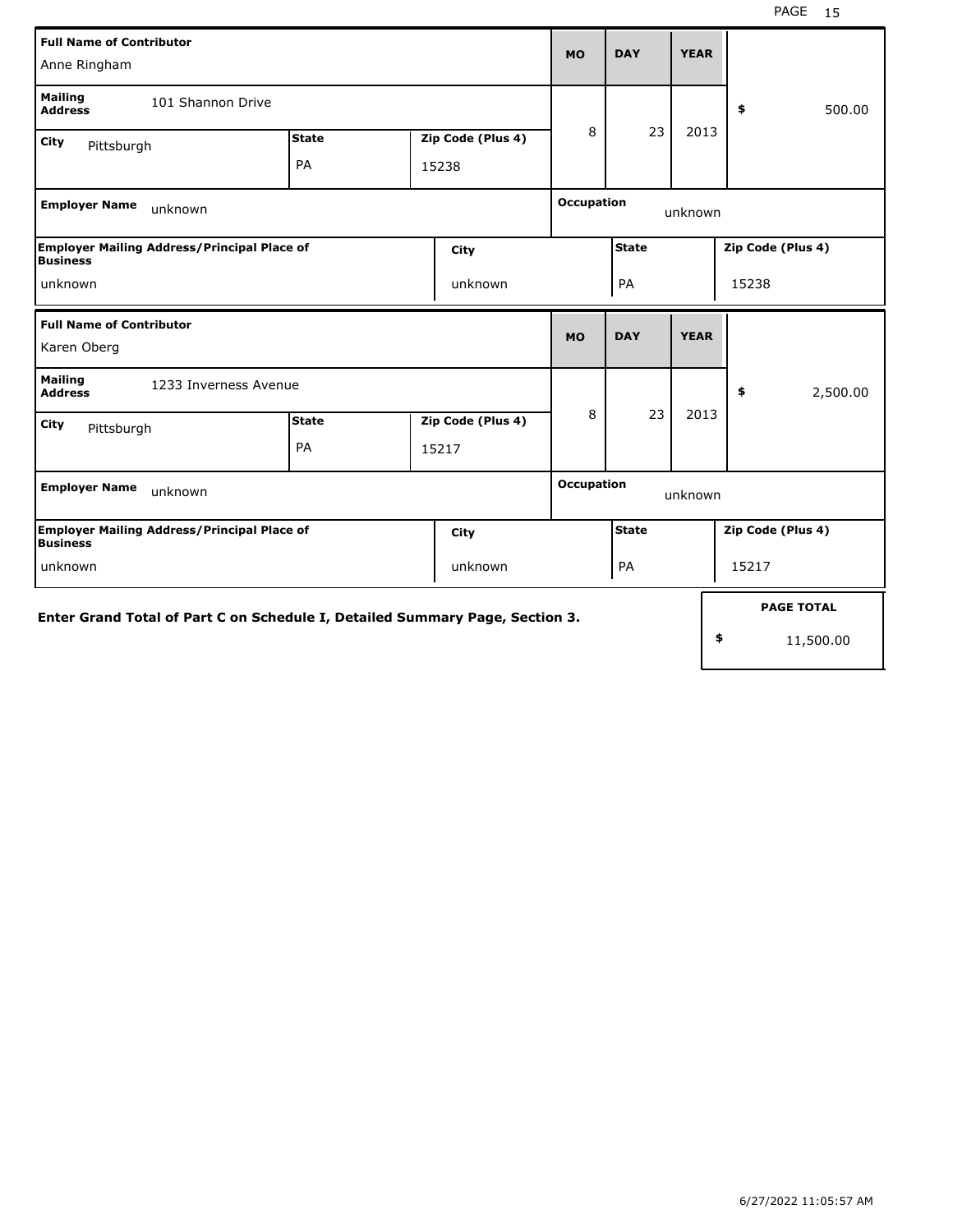### **PART E OTHER RECEIPTS**

#### **REFUNDS, INTEREST INCOME, RETURNED CHECKS, ETC.**

#### **Use this Part to report refunds received, interest earned, returned checks and**

### **prior expenditures that were returned to the filer.**

|                                                                              | Name of Filing Committee or Candidate |                   |       | <b>Reporting Period</b> |             |             |    |                   |      |  |
|------------------------------------------------------------------------------|---------------------------------------|-------------------|-------|-------------------------|-------------|-------------|----|-------------------|------|--|
|                                                                              |                                       |                   | From: |                         |             | To:         |    |                   |      |  |
|                                                                              |                                       |                   |       |                         | <b>DATE</b> |             |    | <b>AMOUNT</b>     |      |  |
| <b>Full Name</b>                                                             |                                       |                   |       | <b>MO</b>               | <b>DAY</b>  | <b>YEAR</b> |    |                   |      |  |
| <b>Mailing Address</b>                                                       |                                       |                   |       |                         |             |             | \$ |                   | 0.00 |  |
| City                                                                         | <b>State</b>                          | Zip Code (Plus 4) |       |                         |             |             |    |                   |      |  |
| <b>Receipt Description</b>                                                   |                                       |                   |       |                         |             |             |    |                   |      |  |
|                                                                              |                                       |                   |       |                         |             |             |    | <b>PAGE TOTAL</b> |      |  |
| Enter Grand Total of Part E on Schedule I, Detailed Summary Page, Section 4. |                                       |                   |       |                         |             |             | \$ |                   | 0.00 |  |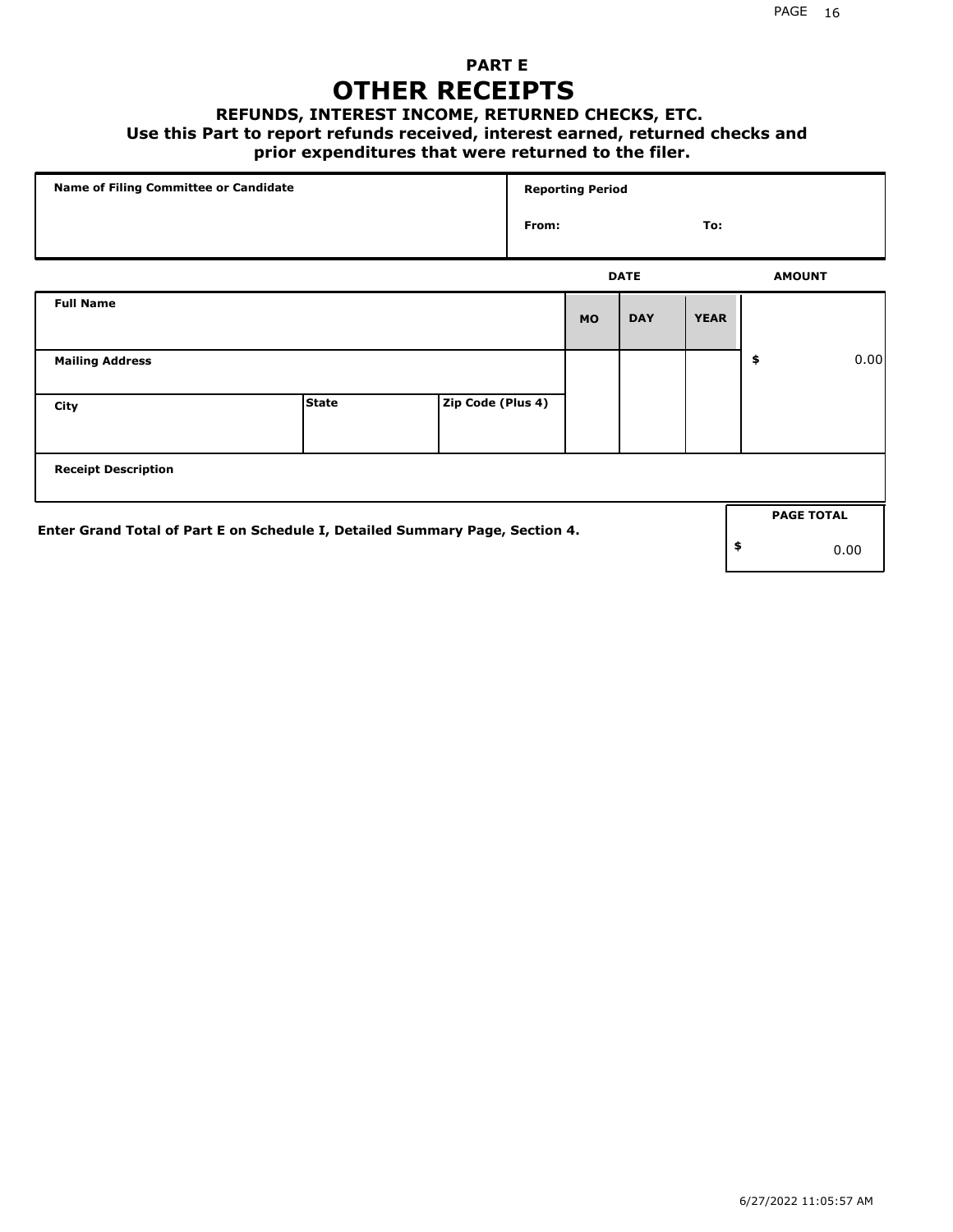#### **SCHEDULE II IN-KIND CONTRIBUTIONS AND VALUABLE THINGS RECEIVED USE THIS SCHEDULE TO REPORT ALL IN-KIND CONTRIBUTIONS OF VALUABLE THINGS**

### **DURING THE REPORTING PERIOD.**

**Detailed Summary Page**

| <b>Name of Filing Committee or Candidate</b>                                                                                                                                | <b>Reporting Period</b> |                 |           |
|-----------------------------------------------------------------------------------------------------------------------------------------------------------------------------|-------------------------|-----------------|-----------|
| Planned Parenthood PA Advocates                                                                                                                                             | From:                   | $6/11/2013$ To: | 9/16/2013 |
| 1. UNITEMIZED IN-KIND CONTRIBUTIONS RECEIVED - VALUE OF \$50.00 OR LESS PER CONTRIBUTOR                                                                                     |                         |                 |           |
| <b>TOTAL for the Reporting Period</b>                                                                                                                                       | (1)                     | \$              | 0.00      |
| 2. IN-KIND CONTRIBUTIONS RECEIVED - VALUE OF \$50.01 TO \$250.00 (FROM PART F)                                                                                              |                         |                 |           |
| <b>TOTAL for the Reporting Period</b>                                                                                                                                       | (2)                     | \$              | 0.00      |
| 3. IN-KIND CONTRIBUTION RECIEVED - VALUE OVER \$250.00 (FROM PART G)                                                                                                        |                         |                 |           |
| <b>TOTAL for the Reporting Period</b>                                                                                                                                       | (3)                     | \$              | 0.00      |
| TOTAL VALUE OF IN-KIND CONTRIBUTIONS DURING THIS REPORTING PERIOD (Add and enter<br>amount totals from Boxes 1,2, and 3; also enter on Page 1, Reports Cover Page, Item F.) |                         | \$              | 0.00      |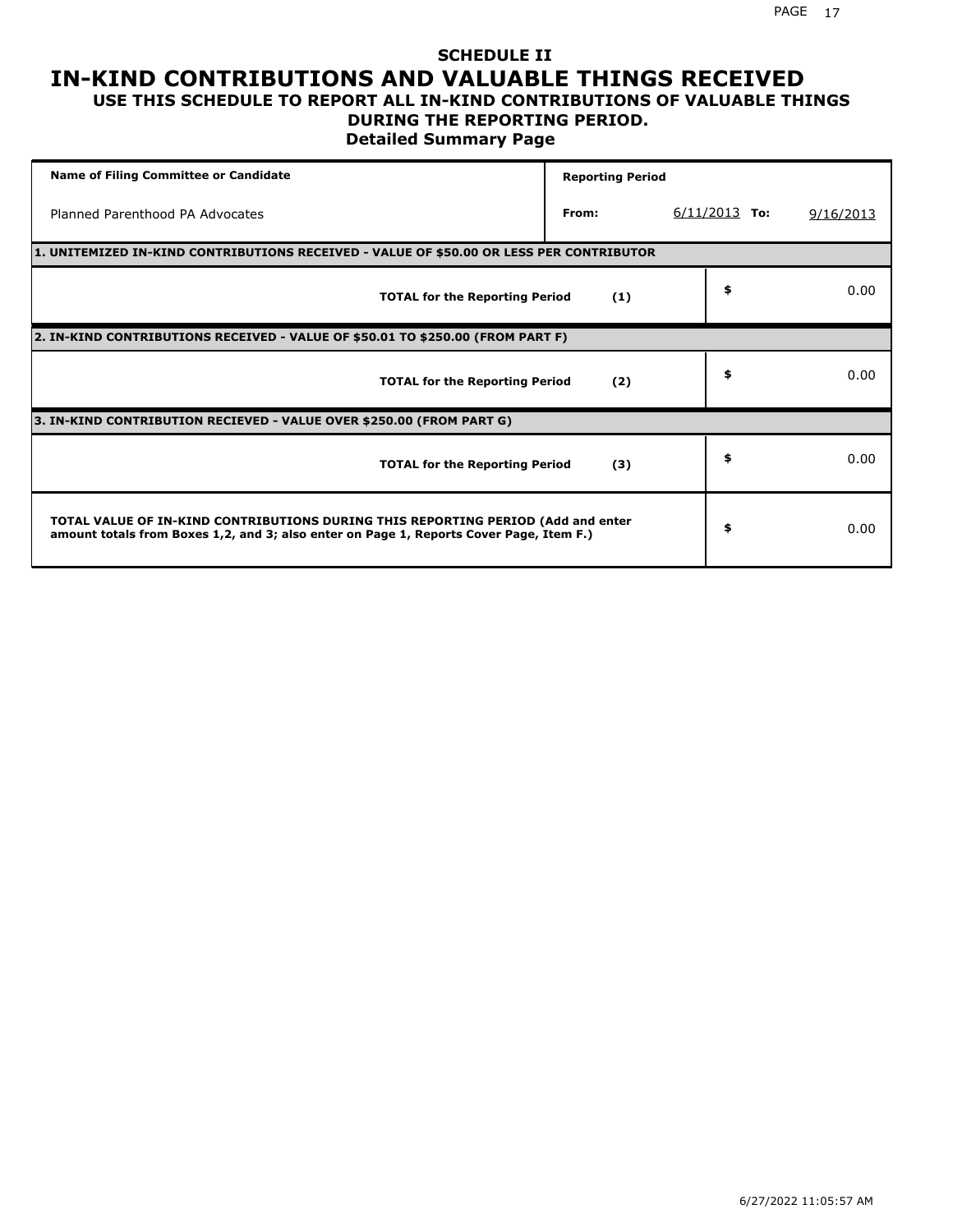### **SCHEDULE II PART F IN-KIND CONTRIBUTIONS RECEIVED**

### **VALUE OF \$50.01 TO \$250.00**

| <b>Name of Filing Committee or Candidate</b>                                                                  |              |                   |           |             | <b>Reporting Period</b> |                   |      |  |  |
|---------------------------------------------------------------------------------------------------------------|--------------|-------------------|-----------|-------------|-------------------------|-------------------|------|--|--|
|                                                                                                               |              |                   |           |             |                         | To:               |      |  |  |
|                                                                                                               |              |                   |           | <b>DATE</b> |                         | <b>AMOUNT</b>     |      |  |  |
| <b>Full Name of Contributor</b>                                                                               |              |                   | <b>MO</b> | <b>DAY</b>  | <b>YEAR</b>             |                   |      |  |  |
| <b>Mailing Address</b>                                                                                        |              |                   |           |             |                         | \$                | 0.00 |  |  |
| City                                                                                                          | <b>State</b> | Zip Code (Plus 4) |           |             |                         |                   |      |  |  |
| <b>Description of Contribution:</b>                                                                           |              |                   |           |             |                         |                   |      |  |  |
| Enter Grand Total of Part F on Schedule II, In-Kind Contributions Detailed Summary Page,<br><b>Section 2.</b> |              |                   |           |             |                         | <b>PAGE TOTAL</b> |      |  |  |
|                                                                                                               |              |                   |           |             | \$                      |                   | 0.00 |  |  |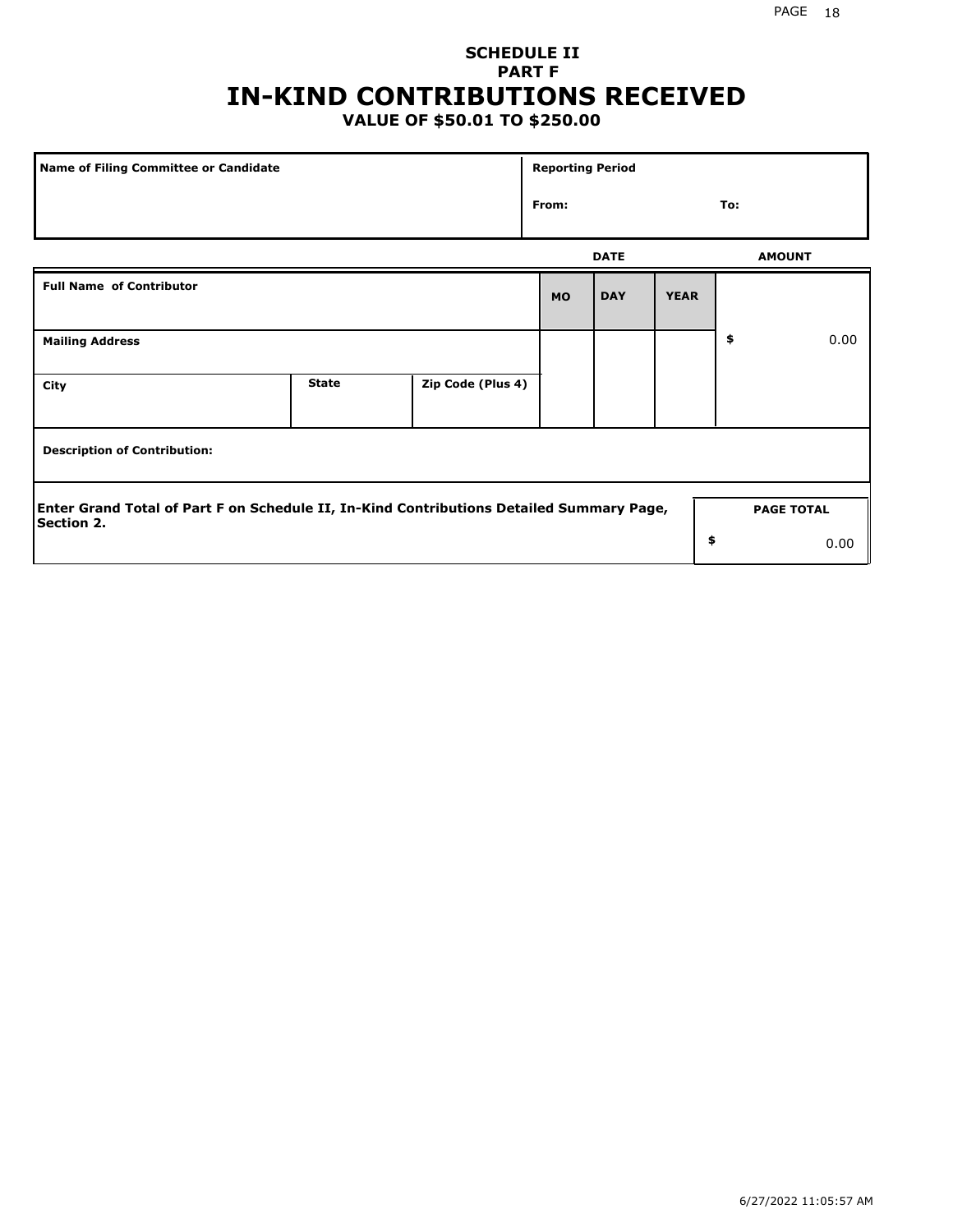#### **SCHEDULE II PART G IN-KIND CONTRIBUTIONS RECEIVED VALUE OVER \$250.00**

| Name of Filing Committee or Candidate                                                         |              |  |                  |  |       | <b>Reporting Period</b> |             |                                    |               |
|-----------------------------------------------------------------------------------------------|--------------|--|------------------|--|-------|-------------------------|-------------|------------------------------------|---------------|
|                                                                                               |              |  |                  |  | From: |                         |             | To:                                |               |
|                                                                                               |              |  |                  |  |       |                         | <b>DATE</b> |                                    | <b>AMOUNT</b> |
| <b>Full Name of Contributor</b>                                                               |              |  |                  |  |       | <b>MO</b>               | <b>DAY</b>  | <b>YEAR</b>                        |               |
| <b>Mailing Address</b>                                                                        |              |  |                  |  |       |                         |             |                                    | \$<br>0.00    |
| City                                                                                          | <b>State</b> |  | Zip Code(Plus 4) |  |       |                         |             |                                    |               |
| <b>Employer of Contributor</b>                                                                |              |  |                  |  |       | <b>Occupation</b>       |             |                                    |               |
| <b>State</b><br><b>Employer Mailing Address/Principal Place of</b><br>City<br><b>Business</b> |              |  |                  |  | 4)    | Zip Code(Plus           |             | <b>Description of Contribution</b> |               |

| Enter Grand Total of Part G on Schedule II, In-Kind Contributions Detailed |  | <b>PAGE TOTAL</b> |
|----------------------------------------------------------------------------|--|-------------------|
| <b>Summary Page, Section 3.</b>                                            |  | 0.00              |
|                                                                            |  |                   |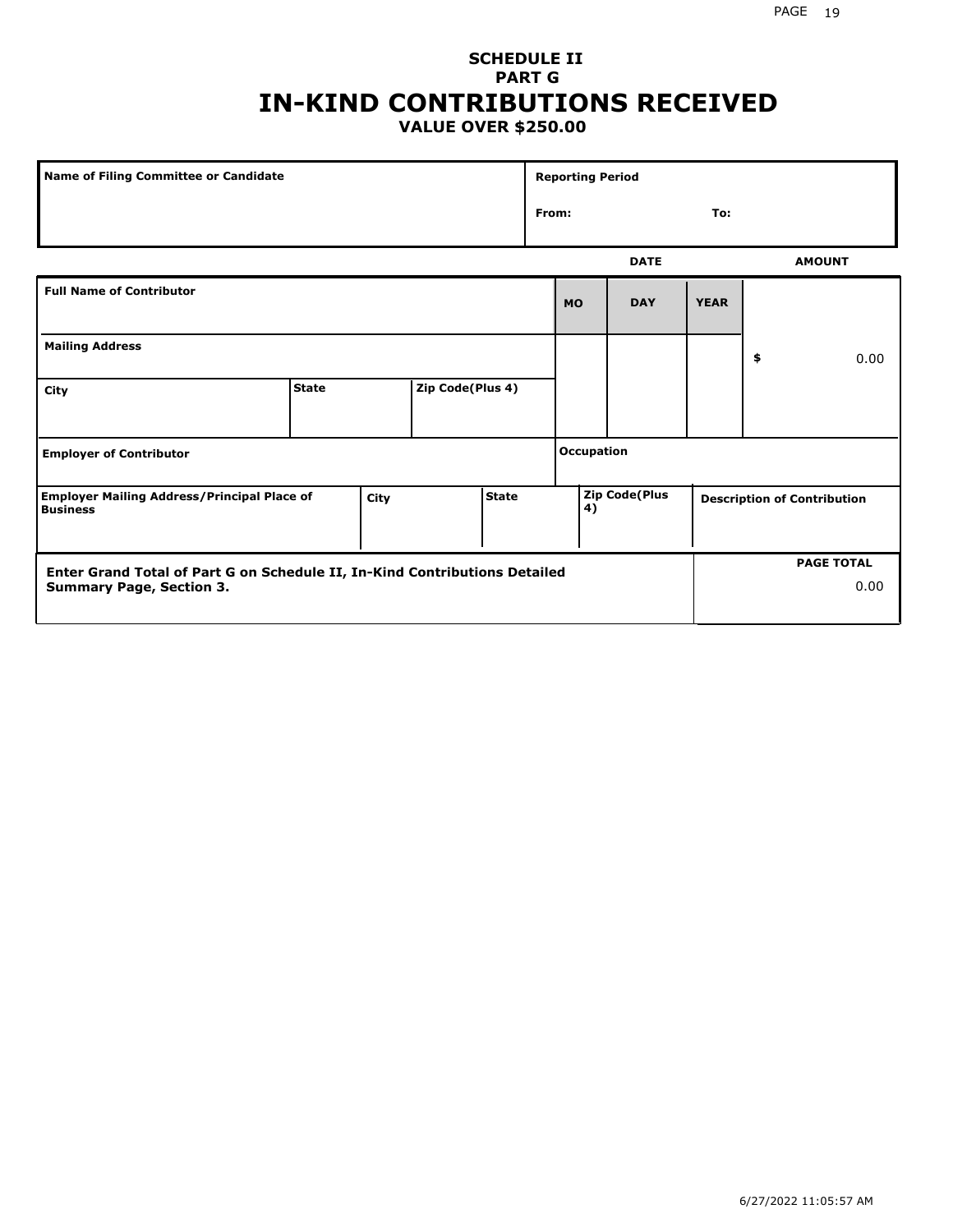### **SCHEDULE III STATEMENT OF EXPENDITURES**

| Name of Filing Committee or Candidate                                  |                    |                            |                |                                                                    | <b>Reporting Period</b> |     |               |  |  |
|------------------------------------------------------------------------|--------------------|----------------------------|----------------|--------------------------------------------------------------------|-------------------------|-----|---------------|--|--|
| Planned Parenthood PA Advocates                                        |                    |                            | From           |                                                                    | 6/11/2013               | To: | 9/16/2013     |  |  |
|                                                                        |                    |                            |                | <b>DATE</b>                                                        |                         |     | <b>AMOUNT</b> |  |  |
| <b>To Whom Paid</b><br>Friends of Erin Molchany                        |                    |                            | <b>MO</b>      | <b>DAY</b>                                                         | <b>YEAR</b>             |     |               |  |  |
| <b>Mailing Address</b><br>125-A East Wing, Main Capitol Building       |                    |                            | 6              | 13                                                                 | 2013                    | \$  | 250.00        |  |  |
| City<br>Harrisburg                                                     | <b>State</b><br>PA | Zip Code (Plus 4)<br>17120 |                | <b>Description of Expenditure</b><br><b>Event Attendence</b>       |                         |     |               |  |  |
| <b>To Whom Paid</b><br>Planned Parenthood PA Advocates                 |                    |                            |                | <b>DAY</b>                                                         | <b>YEAR</b>             |     |               |  |  |
| <b>Mailing Address</b><br>1514 N 2nd Street                            |                    |                            | 6              | 24                                                                 | 2013                    | \$  | 380.72        |  |  |
| <b>State</b><br>Zip Code (Plus 4)<br>City<br>Harrisburg<br>PA<br>17102 |                    |                            |                | <b>Description of Expenditure</b><br>PAC portion of May Salary     |                         |     |               |  |  |
| <b>To Whom Paid</b><br>Planned Parenthood PA Advocates                 |                    |                            | <b>MO</b>      | <b>DAY</b>                                                         | <b>YEAR</b>             |     |               |  |  |
| <b>Mailing Address</b><br>1514 N 2nd Street                            |                    |                            | 6              | 24                                                                 | 2013                    | \$  | 203.67        |  |  |
| City<br>Harrisburg                                                     | <b>State</b><br>PA | Zip Code (Plus 4)<br>17102 |                | <b>Description of Expenditure</b><br>PAC portion of May Office Exp |                         |     |               |  |  |
| <b>To Whom Paid</b><br>Phyllis Mundy for State Rep Comm                |                    |                            | <b>MO</b>      | <b>DAY</b>                                                         | <b>YEAR</b>             |     |               |  |  |
| <b>Mailing Address</b><br>unknown                                      |                    |                            | 7              | 5                                                                  | 2013                    | \$  | 250.00        |  |  |
| City<br>unknown                                                        | <b>State</b><br>PA | Zip Code (Plus 4)<br>17102 | Donation       | <b>Description of Expenditure</b>                                  |                         |     |               |  |  |
| <b>To Whom Paid</b><br>Planned Parenthood NEMPBC                       |                    |                            |                | <b>DAY</b>                                                         | <b>YEAR</b>             |     |               |  |  |
| <b>Mailing Address</b><br>PO Box 813                                   |                    |                            | $\overline{7}$ | 8                                                                  | 2013                    | \$  | 102.55        |  |  |
| City<br>Trexlertown                                                    | <b>State</b><br>PA | Zip Code (Plus 4)<br>18087 |                | <b>Description of Expenditure</b><br>Reimbursement for Event       |                         |     |               |  |  |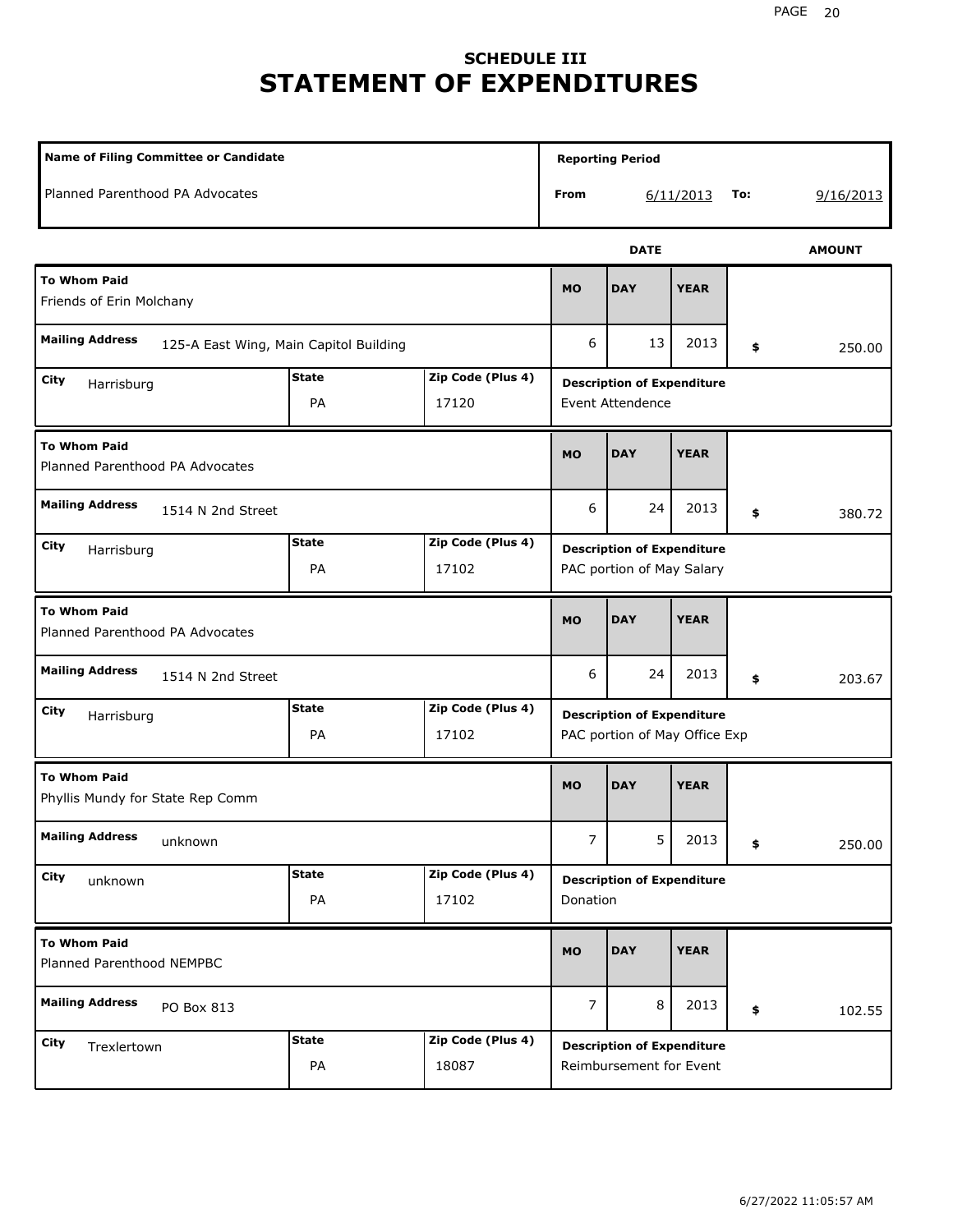| <b>To Whom Paid</b>                                       |              | <b>MO</b>         | <b>DAY</b>                        | <b>YEAR</b>                       |             |    |        |  |  |  |
|-----------------------------------------------------------|--------------|-------------------|-----------------------------------|-----------------------------------|-------------|----|--------|--|--|--|
| <b>Transfirst LLC</b>                                     |              |                   |                                   |                                   |             |    |        |  |  |  |
| <b>Mailing Address</b><br>unknown                         |              |                   | $\overline{7}$                    | 10                                | 2013        | \$ | 20.00  |  |  |  |
| City<br>unknown                                           | <b>State</b> | Zip Code (Plus 4) |                                   | <b>Description of Expenditure</b> |             |    |        |  |  |  |
|                                                           | PA           | 17102             |                                   | Bank/CC Fee's                     |             |    |        |  |  |  |
| <b>To Whom Paid</b><br>Planned Parenthood Southeastern    |              |                   | <b>MO</b>                         | <b>DAY</b>                        | <b>YEAR</b> |    |        |  |  |  |
| <b>Mailing Address</b><br>1144 Locust Street              |              |                   | $\overline{7}$                    | 24                                | 2013        | \$ | 300.15 |  |  |  |
| City<br>Philadelphia                                      | <b>State</b> | Zip Code (Plus 4) | <b>Description of Expenditure</b> |                                   |             |    |        |  |  |  |
|                                                           | PA           | 19107             |                                   | Reimbursement                     |             |    |        |  |  |  |
| <b>To Whom Paid</b><br>Planned Parenthood Southeastern    |              |                   |                                   |                                   | <b>YEAR</b> |    |        |  |  |  |
| <b>Mailing Address</b><br>1144 Locust Street              |              |                   |                                   |                                   | 2013        | \$ | 85.65  |  |  |  |
| <b>State</b><br>Zip Code (Plus 4)<br>City<br>Philadelphia |              |                   |                                   | <b>Description of Expenditure</b> |             |    |        |  |  |  |
|                                                           | PA           | 19107             |                                   | Reimbursement                     |             |    |        |  |  |  |
| <b>To Whom Paid</b><br>Sari Stevens                       |              |                   |                                   |                                   |             |    |        |  |  |  |
|                                                           |              |                   | <b>MO</b>                         | <b>DAY</b>                        | <b>YEAR</b> |    |        |  |  |  |
| <b>Mailing Address</b><br>14 Grinnel Drive                |              |                   | $\overline{7}$                    | 29                                | 2013        | \$ | 62.87  |  |  |  |
| City<br>Camp Hill                                         | <b>State</b> | Zip Code (Plus 4) |                                   | <b>Description of Expenditure</b> |             |    |        |  |  |  |
|                                                           | PA           | 17011             |                                   | Reimbursement                     |             |    |        |  |  |  |
| <b>To Whom Paid</b><br>Planned Parenthood PA Advocates    |              |                   | <b>MO</b>                         | <b>DAY</b>                        | <b>YEAR</b> |    |        |  |  |  |
| <b>Mailing Address</b><br>1514 N 2nd Street               |              |                   | 8                                 | 6                                 | 2013        | \$ | 203.67 |  |  |  |
| City<br>Harrisburg                                        | <b>State</b> | Zip Code (Plus 4) |                                   | <b>Description of Expenditure</b> |             |    |        |  |  |  |
|                                                           | PA           | 17102             |                                   | PAC portion of July Office Exp    |             |    |        |  |  |  |
| <b>To Whom Paid</b><br>Planned Parenthood PA Advocates    |              |                   | <b>MO</b>                         | <b>DAY</b>                        | <b>YEAR</b> |    |        |  |  |  |
| <b>Mailing Address</b><br>1514 N 2nd Street               |              |                   | 8                                 | 6                                 | 2013        | \$ | 357.87 |  |  |  |
| City<br>Harrisburg                                        | <b>State</b> | Zip Code (Plus 4) |                                   | <b>Description of Expenditure</b> |             |    |        |  |  |  |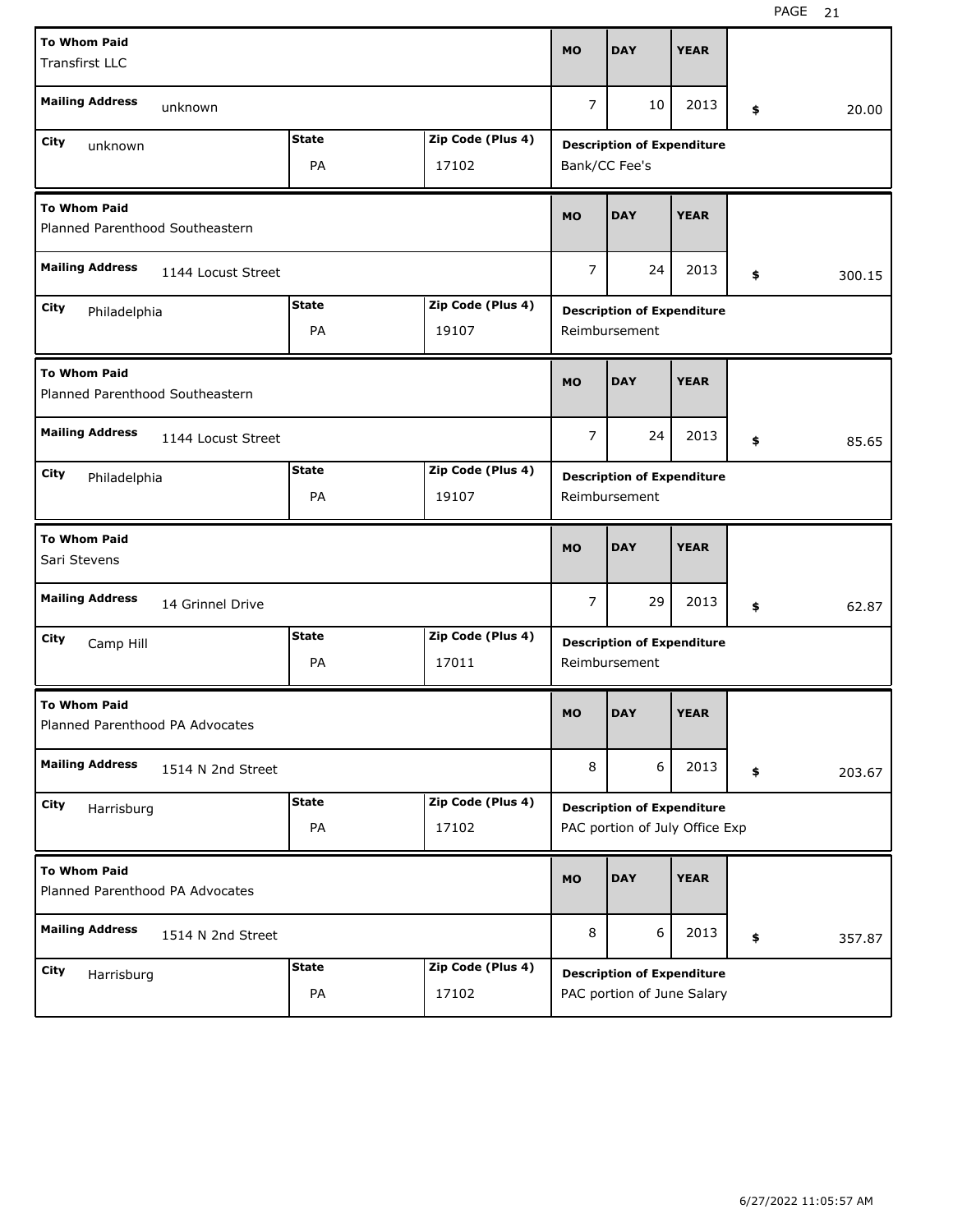| <b>To Whom Paid</b><br>Planned Parenthood PA Advocates  |                                      |              |                   | <b>MO</b> | <b>DAY</b>                                                        | <b>YEAR</b> |    |        |  |  |
|---------------------------------------------------------|--------------------------------------|--------------|-------------------|-----------|-------------------------------------------------------------------|-------------|----|--------|--|--|
| <b>Mailing Address</b>                                  | 1514 N 2nd Street                    |              |                   | 8         | 6                                                                 | 2013        | \$ | 996.00 |  |  |
| City                                                    |                                      | <b>State</b> | Zip Code (Plus 4) |           | <b>Description of Expenditure</b>                                 |             |    |        |  |  |
| Harrisburg                                              |                                      | PA           | 17102             |           | PAC portion of 2012 Audit Charges                                 |             |    |        |  |  |
| <b>To Whom Paid</b>                                     | Planned Parenthood Association of PA |              |                   | <b>MO</b> | <b>DAY</b>                                                        | <b>YEAR</b> |    |        |  |  |
| <b>Mailing Address</b>                                  | 1514 N 2nd Street                    |              |                   | 8         | 6                                                                 | 2013        | \$ | 81.00  |  |  |
| City<br>Harrisburg                                      |                                      | <b>State</b> | Zip Code (Plus 4) |           | <b>Description of Expenditure</b>                                 |             |    |        |  |  |
|                                                         |                                      | PA           | 17102             |           | Reimbursement for List Rental Names                               |             |    |        |  |  |
| <b>To Whom Paid</b>                                     | Planned Parenthood PA Advocates      |              |                   |           | <b>DAY</b>                                                        | <b>YEAR</b> |    |        |  |  |
| <b>Mailing Address</b>                                  | 1514 N 2nd Street                    |              |                   |           | 6                                                                 | 2013        | \$ | 33.73  |  |  |
| <b>State</b><br>Zip Code (Plus 4)<br>City<br>Harrisburg |                                      |              |                   |           | <b>Description of Expenditure</b>                                 |             |    |        |  |  |
|                                                         |                                      | PA           | 17102             |           | PAC portion of July CC charges                                    |             |    |        |  |  |
| <b>To Whom Paid</b><br>Planned Parenthood PA Advocates  |                                      |              |                   |           |                                                                   |             |    |        |  |  |
|                                                         |                                      |              |                   | <b>MO</b> | <b>DAY</b>                                                        | <b>YEAR</b> |    |        |  |  |
| <b>Mailing Address</b>                                  | 1514 N 2nd Street                    |              |                   | 8         | 6                                                                 | 2013        | \$ | 203.67 |  |  |
| City                                                    |                                      | <b>State</b> | Zip Code (Plus 4) |           |                                                                   |             |    |        |  |  |
| Harrisburg                                              |                                      | PA           | 17102             |           | <b>Description of Expenditure</b><br>PAC share of July Office Exp |             |    |        |  |  |
| <b>To Whom Paid</b><br>Planned Parenthood PA Advocates  |                                      |              |                   | MO        | <b>DAY</b>                                                        | <b>YEAR</b> |    |        |  |  |
| <b>Mailing Address</b>                                  | 1514 N 2nd Street                    |              |                   | 8         | 6                                                                 | 2013        | \$ | 229.53 |  |  |
| City                                                    |                                      | <b>State</b> | Zip Code (Plus 4) |           | <b>Description of Expenditure</b>                                 |             |    |        |  |  |
| Harrisburg                                              |                                      | PA           | 17102             |           | PAC portion of July Salary                                        |             |    |        |  |  |
| <b>To Whom Paid</b><br>Planned Parenthood Southeastern  |                                      |              |                   | <b>MO</b> | <b>DAY</b>                                                        | <b>YEAR</b> |    |        |  |  |
| <b>Mailing Address</b>                                  | 1144 Locust Street                   |              |                   | 8         | 9                                                                 | 2013        | \$ | 266.58 |  |  |
| City<br>Philadelphia                                    |                                      | <b>State</b> | Zip Code (Plus 4) |           | <b>Description of Expenditure</b>                                 |             |    |        |  |  |